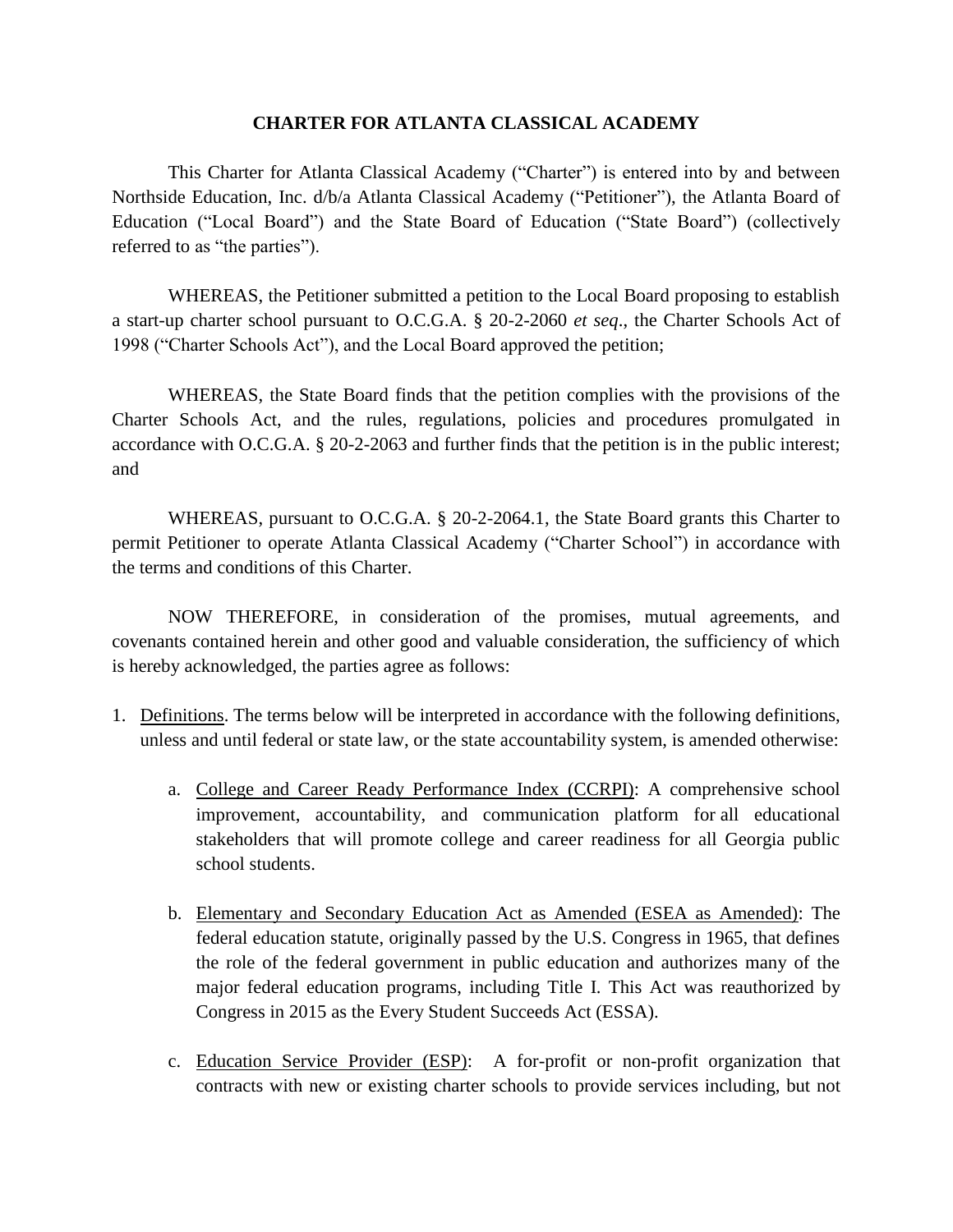limited to curriculum design, professional development, student assessments, financial and operational management, facilities management, and human resources management, such as Education Management Organizations (EMOs), Charter Management Organizations (CMOs), Education Service Organizations (ESOs), and others.

- d. Georgia Department of Education (GaDOE or Department): The Georgia Department of Education is the state agency charged with the fiscal and administrative management of certain aspects of  $K - 12$  public education, including the implementation of federal and state mandates. Such management is subject to supervision and oversight by the State Board of Education.
- e. Georgia Milestones Assessment System (Georgia Milestones): The Georgia Milestone Assessment System is a state-required assessment system to measure student acquisition of the knowledge and skills set forth in the state curriculum. Georgia Milestones is a consistent testing program that will be administered across grades three through twelve in the content areas of Reading, English/Language Arts, Mathematics, Science and Social Studies and Writing.
- f. Local Educational Agency (LEA): A Local Educational Agency is a local system pursuant to local board of education control and management.
- g. State Board of Education (SBOE or State Board): The State Board of Education is the constitutional authority which defines education policy for public  $K - 12$  education agencies in Georgia.
- 2. Charter Term. The State Board grants this Charter to Petitioner to operate the Charter School for a five-year term beginning on July 1, 2019 and expiring on June 30, 2024.
- 3. Grade Range and Enrollment. The Charter School shall serve grades K-12. The Charter School's total enrollment shall not exceed 698 during the term of the charter unless after reaching 698 the Charter School requests review by the Local Board and the Department. If the Local Board and the Department determine that the Charter School has met all compliance requirements and charter contract goals based on the most recent year of academic data available, the Charter School's total enrollment may expand by an increment of no more than 15% annually, subject to annual review by the Local Board and the Department.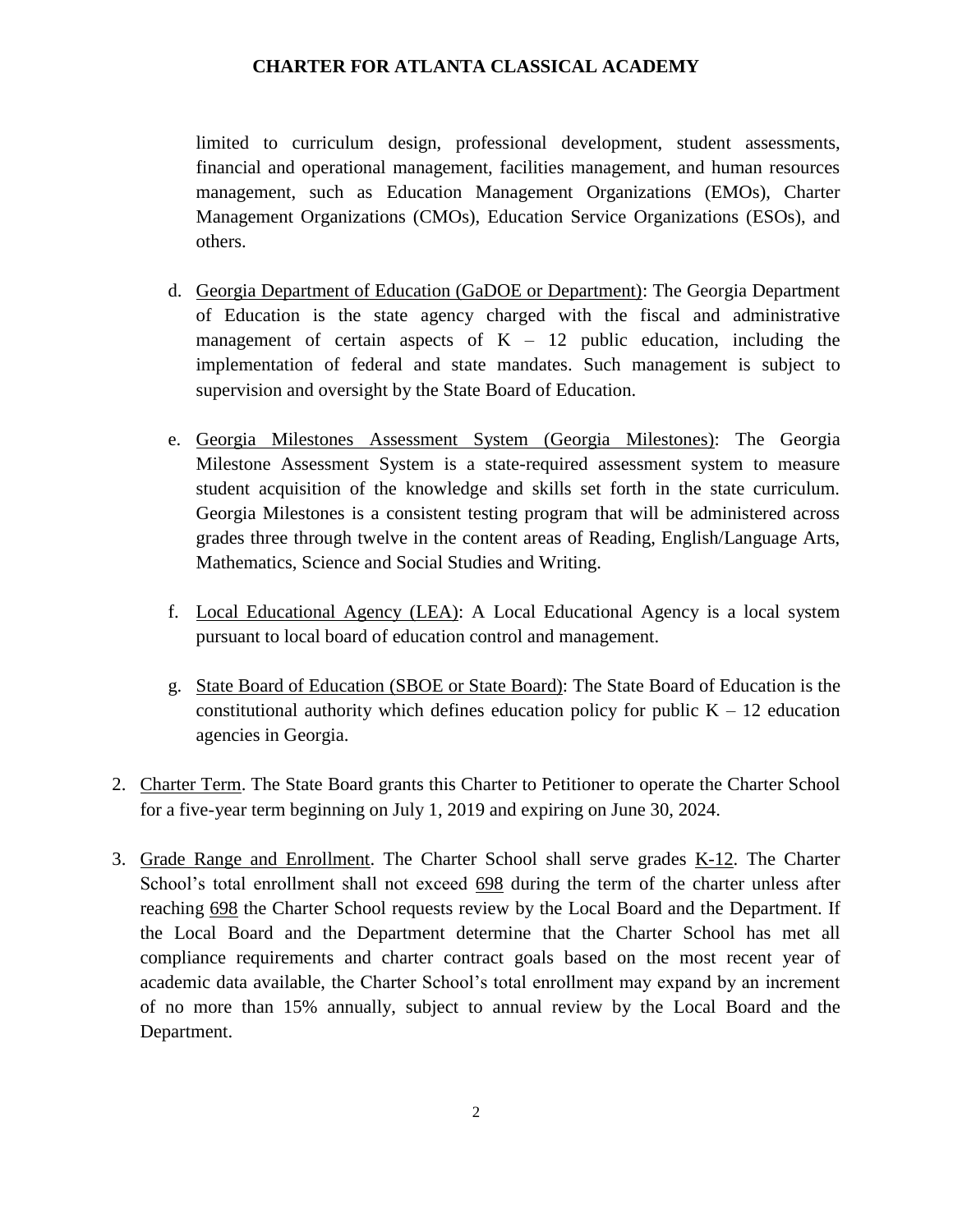- 4. Mission Statement. The mission of the Charter School is to develop students in mind and character through a classical, content-rich curriculum that emphasizes the principles of virtuous living, traditional learning and civic responsibility.
- 5. Essential or Innovative Features. The Charter School shall implement an educational program focused on a Classical/traditional liberal arts education model; literacy skills built through phonics, grammar, and Latin instruction; content rich curriculum that builds critical cultural literacy in all grades (Core Knowledge in K-8 and a curriculum built on Western tradition in 9-12); and emphasis on civic responsibility and virtue as the focus of culture and thematic analysis.
- 6. Maximum Flexibility Allowed By Law. In exchange for the Charter School's agreement to meet or exceed the performance-based goals and measurable objectives set forth in Section 8 below, the State Board shall grant the maximum flexibility allowed by law to the Charter School. Pursuant to O.C.G.A. § 20-2-2065(a), the Charter School shall be entitled to the maximum flexibility allowed by law from the provisions of Title 20 of the Official Code of Georgia Annotated and from any state or local rule, regulation, policy, or procedure established by a local board of education, the State Board of Education (State Board), or the Georgia Department of Education (Department). Notwithstanding this maximum flexibility, the Charter School shall comply with the terms of this Charter, the Charter Schools Act, including the provisions set forth in Section 16 below, and any rules, regulations, policies, or procedures established by the State Board consistent with the Charter Schools Act.
- 7. Accreditation. If the Charter School serves grades 8-12, the Charter School shall seek accreditation from an approved accrediting agency pursuant to O.C.G.A. § 20-3-519(6)(A)(i) within the first three years of the initial charter term and retain accredited status thereafter. If applicable, a Charter School may use system accreditation to satisfy this requirement.
- 8. Performance-based Goals, Measurable Objectives, and Consequences. In exchange for the flexibility granted in Section 6 above, the Charter School agrees to meet or exceed the performance-based goals and measurable objectives that are designed to result in the improvement of student achievement as set forth in **Appendix A** incorporated into this charter. The Charter School agrees that the consequences set forth in **Appendix A** shall be triggered upon notification by GaDOE of the Charter School's failure to achieve the goals listed in **Appendix A.**
- 9. Assessment and Accountability. Notwithstanding Sections 6 and 8 above, the Charter School is subject to all accountability and assessment requirements set forth within Title 20 of the Official Code of Georgia Annotated and any corresponding State Board Rules, including but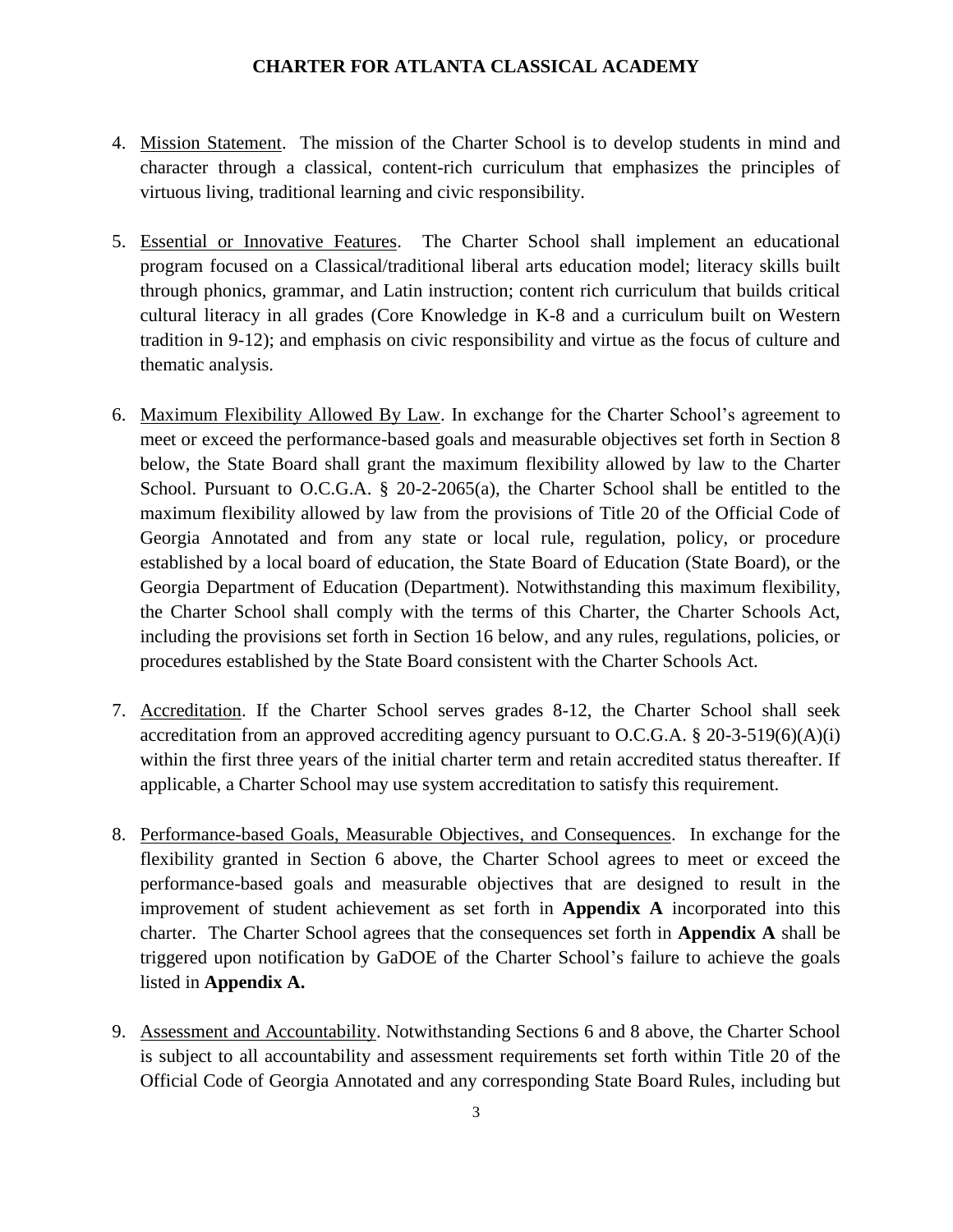not limited to the accountability provisions of O.C.G.A. §§ 20-14-30 through 41. The Charter School is further subject to all federal accountability requirements under the Elementary and Secondary Education Act, subject to any amendment, waiver or reauthorization thereof.

- 10. Annual Report. The Charter School shall submit an annual report by November 1 of each year to the Georgia Department of Education that complies with all requirements set forth in O.C.G.A. § 20-2-2067.1(c), including but not limited to an indication of the Charter School's progress towards the goals and objectives stated in Section 8 above, the Department's Comprehensive Performance Framework and all state-mandated assessment and accountability scores from the previous year. The Charter School shall make available to the community copies of an annual report which shall indicate student performance for the previous year.
- 11. Open Enrollment and Admissions. The Charter School shall comply with the open enrollment and admissions provisions set forth in O.C.G.A. § 20-2-2066. Enrollment shall be open to any student in accordance with the following criteria:
	- a. Attendance Zone. The attendance zone for the Charter School shall be the Atlanta Public School District.
	- b. Application. To be eligible for enrollment at the Charter School, students residing in the attendance zone must submit a timely application to the Charter School in accordance with the deadline set by the Charter School. The Charter School may use applications only for the purpose of verifying the student's residence within the school's attendance zone and grade level and to obtain information to establish weights in an enrollment lottery, if applicable. The Charter School may not use admissions criteria or applications that would not otherwise be used at a traditional public school, including but not limited to, requests for letters of recommendation, essays, resumes, or information regarding a student's school or community activities, grades, test scores, attendance record, or disciplinary history. The Charter School may gather other relevant information from students after enrollment is determined.
	- c. Annual Enrollment. The Charter School must offer at least one annual enrollment opportunity for each grade level served for which space is available.
	- d. Random Lottery. If the number of timely applicants received by the Charter School exceeds the capacity of a grade level the Charter School shall ensure that such applicants have an equal chance of being admitted through a random selection process in accordance with O.C.G.A.  $\S$  20-2-2066(a)(1)(A), except for educationally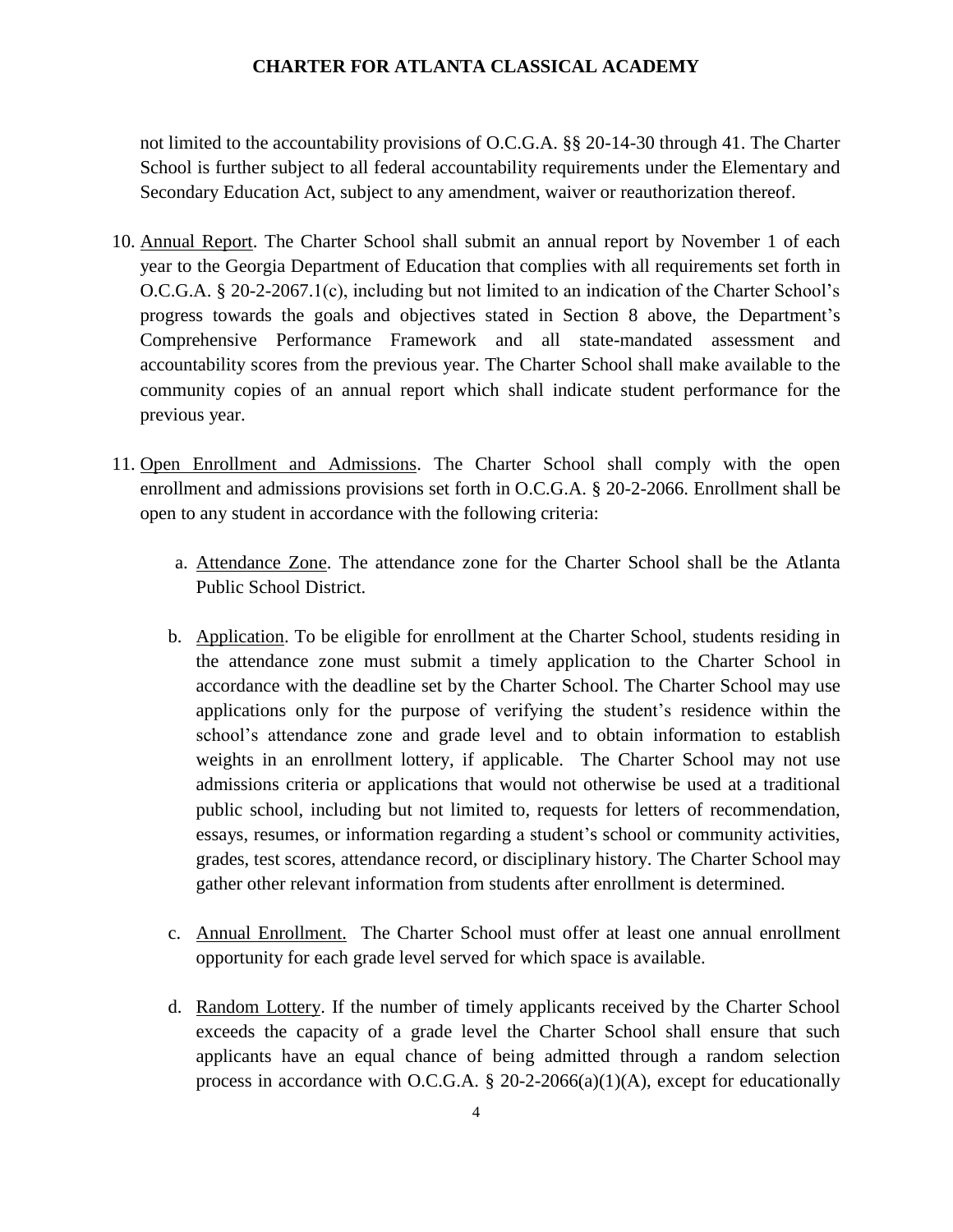disadvantaged students who may be provided an increased chance of admission through a weighted lottery. The Charter School shall not conduct more than one lottery, per grade, per admissions cycle.

- e. Statutory Enrollment Priorities. In accordance with O.C.G.A.  $\S$  20-2-2066(a)(1)(A), the Charter School shall give enrollment priority to the following categories of applicants and in the following priority:
	- i. A student whose parent or guardian is a member of the governing board of the charter school or is a full-time employee of the Charter School;
	- ii. A sibling of a student already enrolled in the school.
- f. Weighted Lottery. In accordance with O.C.G.A.  $\S$  20-2-2066(a)(1)(A), the Charter School may utilize a weighted lottery to provide an increased chance of admission to economically disadvantaged students as defined by State Board Rule and according to the following:
	- i. A student whose family lives below the poverty line, qualifies for free or reduced lunch, or whose family qualifies for federal benefits including SNAP, TANF, WIC, Medicaid, or PINS;
	- ii. The weight for economically disadvantaged students will be calculated to achieve at least 30% of newly admitted students who are economically disadvantaged;
	- iii. The minimum weight shall be 1.5 and the maximum weight shall be 8; and
	- iv. The Charter School will use the weighted lottery until the percentage of enrolled students is greater than or equal to the 3-year average of the percentage of educationally disadvantaged students enrolled at all other North Atlanta Cluster (Atlanta Public Schools) schools.
- 12. Withdrawal without Penalty. The Charter School shall comply with the provisions of O.C.G.A. § 20-2-2066(d) for withdrawing students. The Charter School agrees that a student may withdraw without penalty from the Charter School at any time and enroll in another public school in the local school system in which such student resides.
- 13. State and Federally Mandated Educational Services.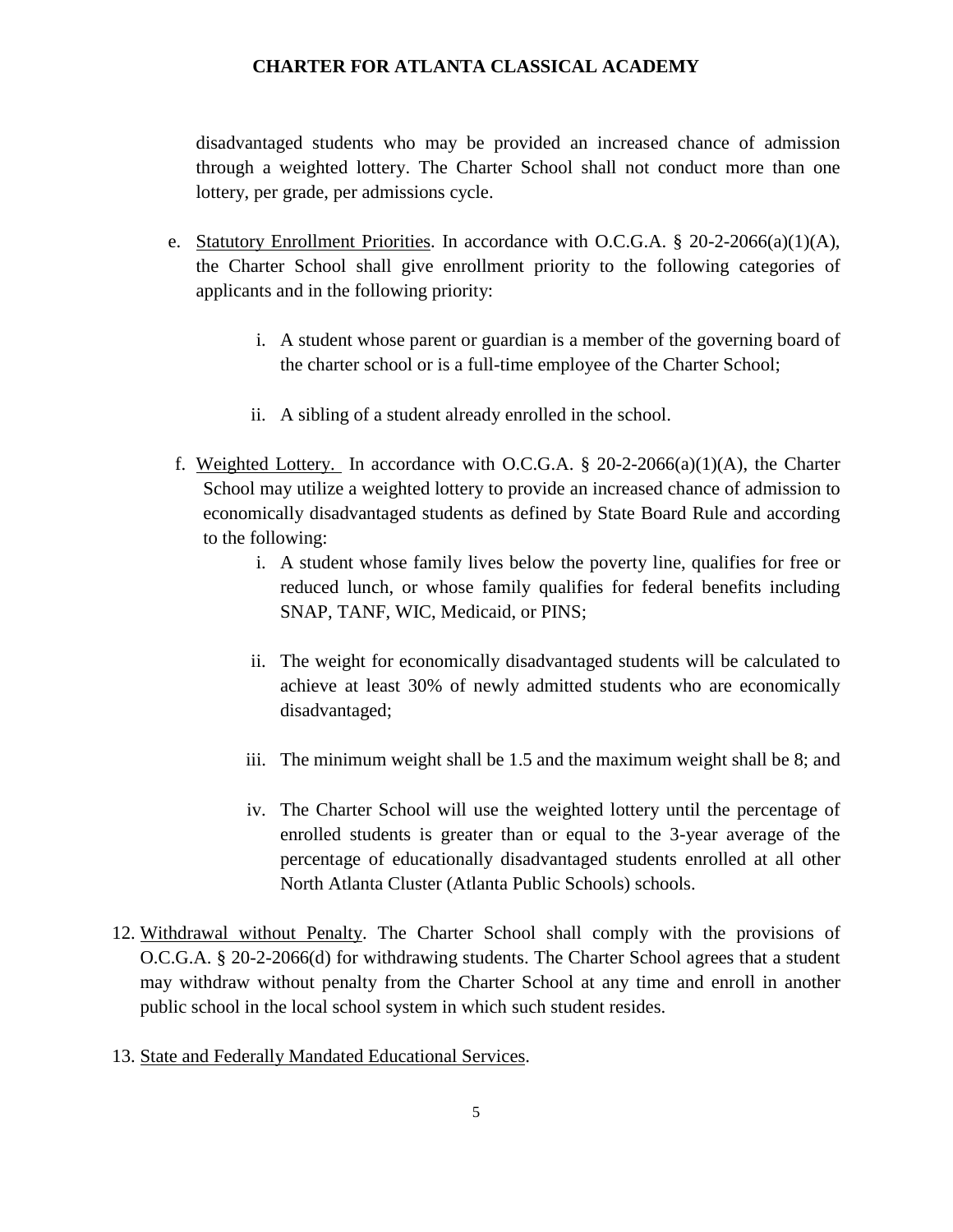- a. Students with Disabilities. The Charter School shall comply with all federal special education laws and regulations, including Section 504 of the Rehabilitation Act of 1973, Title II of the Americans with Disabilities Act, and the Individuals with Disabilities Education Act. Special education teachers must have a bachelor's degree and must either be certified in special education or hold a special education license in Georgia.
- b. English Language Learners. The Charter School shall comply with all applicable federal laws and regulations relating to the provision of educational services to English Language Learners.
- c. Supplemental Education. The Charter School shall provide supplemental education services in required cases pursuant to State Board of Education Rule 160-4-5-.03 and Elementary and Secondary Education Act, subject to any amendment, waiver or reauthorization thereof.
- d. Remediation. The Charter School shall provide remediation in required cases pursuant to State Board of Education Rule 160-4-5-.01 and the Elementary and Secondary Education Act, subject to any amendment, waiver or reauthorization thereof.

# 14. Governance Structure.

- a. Governing Board. The Charter School shall utilize an autonomous governing body in the form of a Governing Board, which shall operate in accordance with its bylaws and **Appendix B** (Locally-Approved Charter School Partners Roles and Responsibilities Chart) of this agreement and which shall be responsible for complying with and carrying out the provisions of this Charter, including compliance with all applicable law.
- b. Function. It shall be the function of the Governing Board to uphold the Charter School's mission and vision, to set policy for the Charter School, to work collaboratively with school officials to ensure the Charter School complies with the performance goals set forth in Section 8 above, to ensure effective organizational planning, and to ensure financial stability of the Charter School.
- c. Autonomy. The Governing Board shall exercise substantive control over such areas as personnel decisions, financial decisions, curriculum and instruction, resource allocation, establishing and monitoring the achievement of school improvement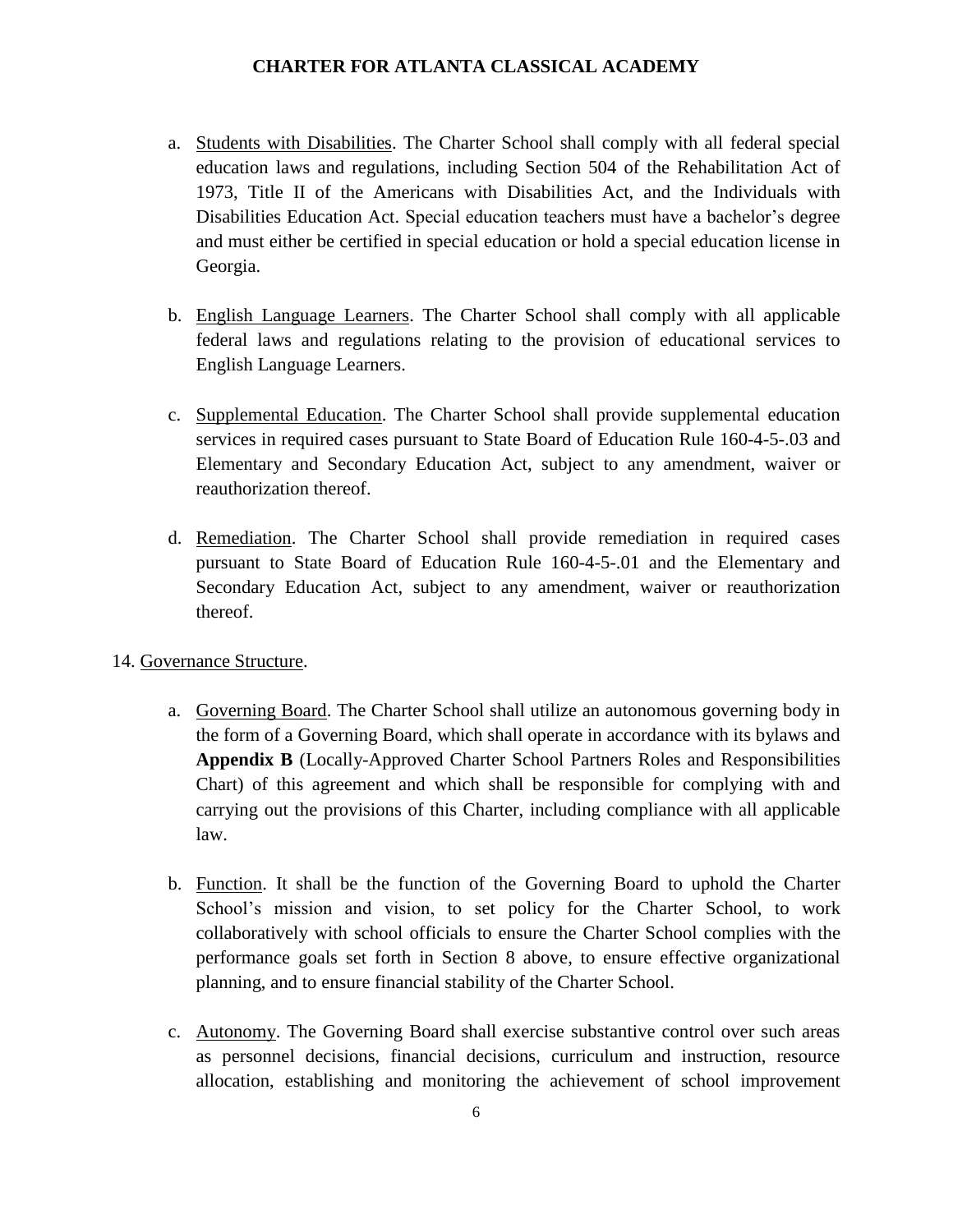goals, and school operations, which are listed by way of example and not by limitation.

- d. Annual Training. The Governing Board shall complete initial training and annual training thereafter pursuant to O.C.G.A § 20-2-2072 and State Board Rule 160-4- 9.06, the training shall include, but not be limited to, best practices on school governance, the constitutional and statutory requirements relating to public records and meetings, and the requirements of applicable statutes and rules and regulations.
- e. Public Meetings. The Governing Board and its meetings, including emergency meetings, are subject to and shall comply with the Open and Public Meetings Act, O.C.G.A. § 50-14-1 *et seq.,* and any subsequent amendment thereof. The Governing Board shall conduct regular meetings consistent with principles of transparency and avoidance of actual or apparent conflicts of interest in the governance of the Charter School.
- f. Public Records. The Governing Board is subject to and shall comply with the Georgia Open Records Act, O.C.G.A. § 50-18-70 *et seq.*, and any subsequent amendment thereof. The Governing Board shall maintain its adopted policies, budgets, meeting agendas, and minutes, and shall make such documents available for public inspection. The Charter School shall make the minutes of all Governing Board meetings available on its website within ten (10) business days after Governing Board approval and for the duration of the Charter.
- g. Conflicts of Interest. The Governing Board shall establish a formal policy to prevent and disclose conflicts of interest. Members of the Governing Board and all individuals employed at the Charter School shall abide by such conflicts of interest policy. Upon request, the Charter School shall provide conflict of interest forms to the local district or Department demonstrating that governing board members are in compliance with the conflicts of interest policy.
- h. Public Status. Petitioner assures that the Charter School shall be a public, nonsectarian, nonreligious, nonprofit school organized and operated under the laws of the State of Georgia. Petitioner further assures that the Charter School shall not be home based.
- i. Director Compensation. Petitioner shall not compensate members of the Charter School's Governing Board in excess of reasonable expenses incurred in connection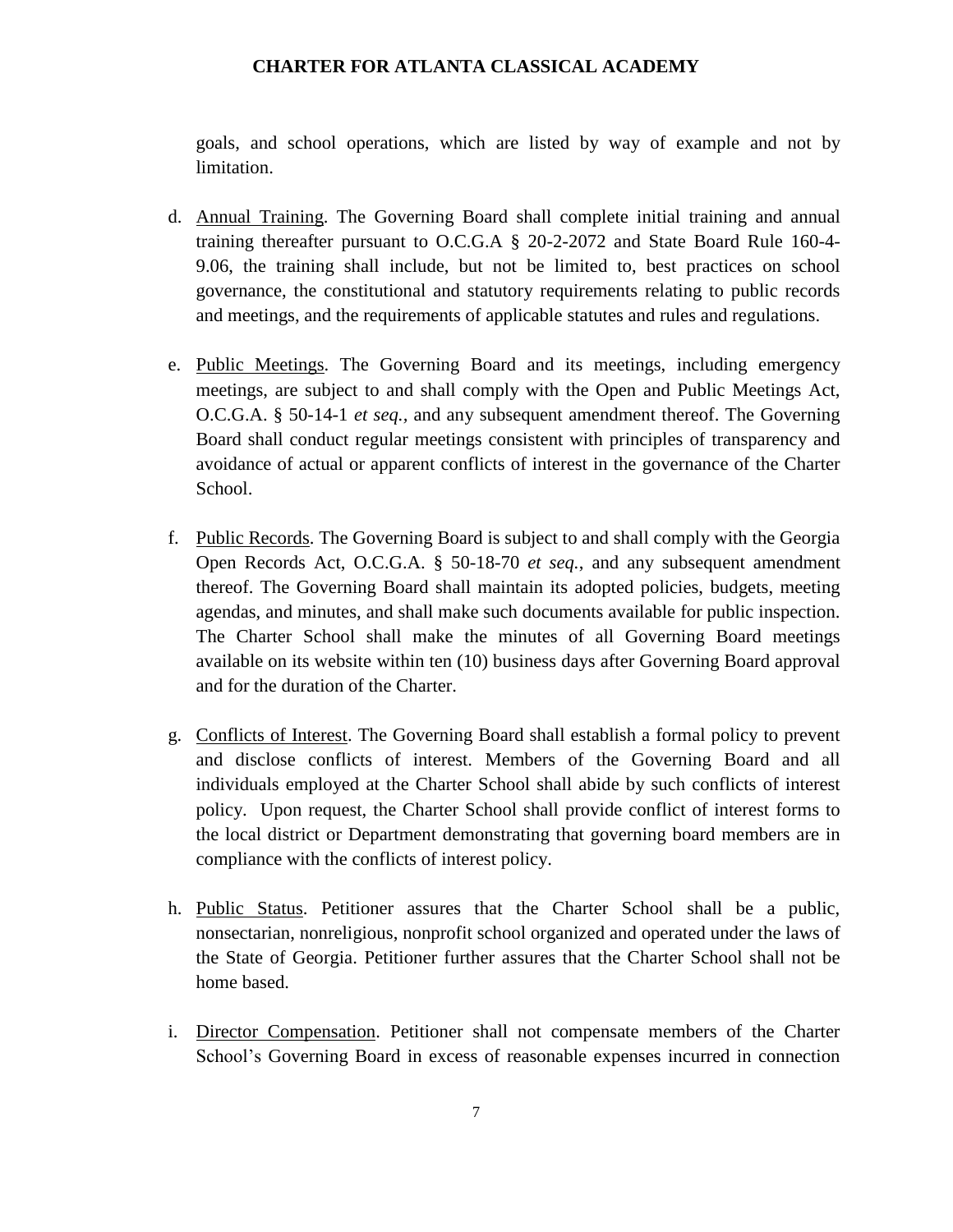with actual attendance at board meetings or with performance of duties associated therewith.

- j. Contractual Interference. No party to this Charter may interfere with the legal right(s) and/or obligation(s) of another party to execute the provisions of this Charter.
- k. Georgia Residency. Governing Board members shall be residents of the State of Georgia.
- l. Board Composition. Governing Board members shall reflect the sociodemographic diversity of the population of the Charter School's designated attendance zone. Charter School employees and contractors, including the paid Chief Financial Officer, are prohibited from serving on the Governing Board.

# 15. Fiscal Control.

- a. Financial Reporting Requirements. The Charter School shall follow the financial requirements of the Charter Schools Section of the Department's Financial Management for Georgia Local Units of Administration Manual. The Charter School shall submit all information required by the State Accounting Office for inclusion in the State of Georgia Comprehensive Annual Financial Report.
- b. Annual Audit. The Charter School shall have an annual financial audit.
	- i. The financial audit shall be conducted by an independent certified public accountant licensed in the State of Georgia. The Charter School will submit its annual financial audit to the State of Georgia by November 1st each year.
	- ii. A separate audit shall not be required for a school if the Charter School is included in the local school system audit conducted pursuant to O.C.G.A. § 50-6-6, but the Charter School will submit the system's audit to the State of Georgia by November 1st each year.
- c. Compliance with approved budget included in locally-approved charter application. The Local Board shall fund the Charter School no less favorably than other local schools located within the school system unless otherwise provided by law. The base per-pupil funding amount in the Local Board-approved petition budget is the school system's good-faith estimate for the charter term. Based on these estimates, the Local Board shall fund the Charter School at no less than a per-pupil base rate of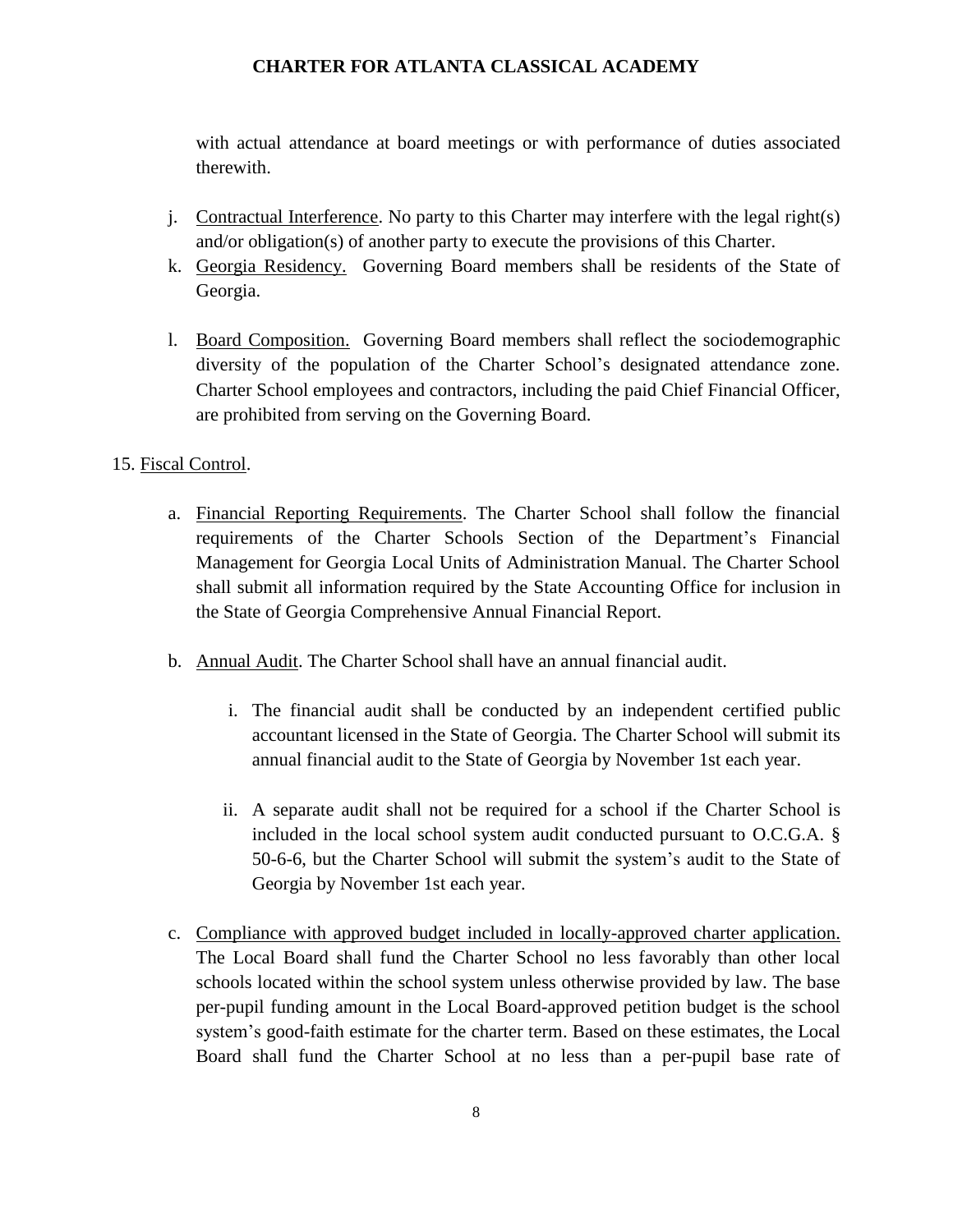**\$10,955.00** as long as the school system receives state and local revenues upon which the approved school budget is based.

- d. Chief Financial Officer. The Charter School shall designate a Chief Financial Officer, who shall possess the following minimum qualifications:
	- i. A baccalaureate or higher degree in business, accounting, or finance from an accredited college or university and a minimum of four (4) years experience in a field related to business or finance; or
	- ii. Documented experience of ten (10) or more years in the field of business and financial management.
- e. Federal Monitoring Requirements. The Charter School shall comply with all federal monitoring requirements related to the receipt of federal funds.
- f. Charter School Program Eligibility. In the event the Charter School seeks grant funds under the Federal Charter School Program, the Charter School must satisfy all federal eligibility requirements as a prerequisite to applying for and receiving such funds.
- g. Insurance. The Charter School shall maintain adequate insurance coverage and the Charter School shall maintain such coverage throughout the Charter term in accordance with the laws of the State of Georgia. The Charter School shall obtain and attach hereto a Certificate of Insurance which shall name the Local Board of Education and the State Board of Education as additional insureds.
- h. Surplus Funds. Any surplus funds remaining at the close of each fiscal year will be used to enhance the Charter School's academic program. Under no circumstances shall any surplus be distributed to the Charter School's employee(s), board member(s), educational service provider or educational management organization. Nothing in this section shall be construed to prevent the Charter School from setting aside surplus funds in a reserve account or budgeting and awarding performance bonuses as part of their annual operating expenses.
- i. Responsibility for Debts. The Charter School is solely responsible for all debts incurred by the Charter School and its Governing Board. Except as agreed hereto, the Local Board and the State Board shall not be contractually bound to the Charter School or to any third party with whom the Charter School has a contract or from whom the Charter School has purchased goods or services.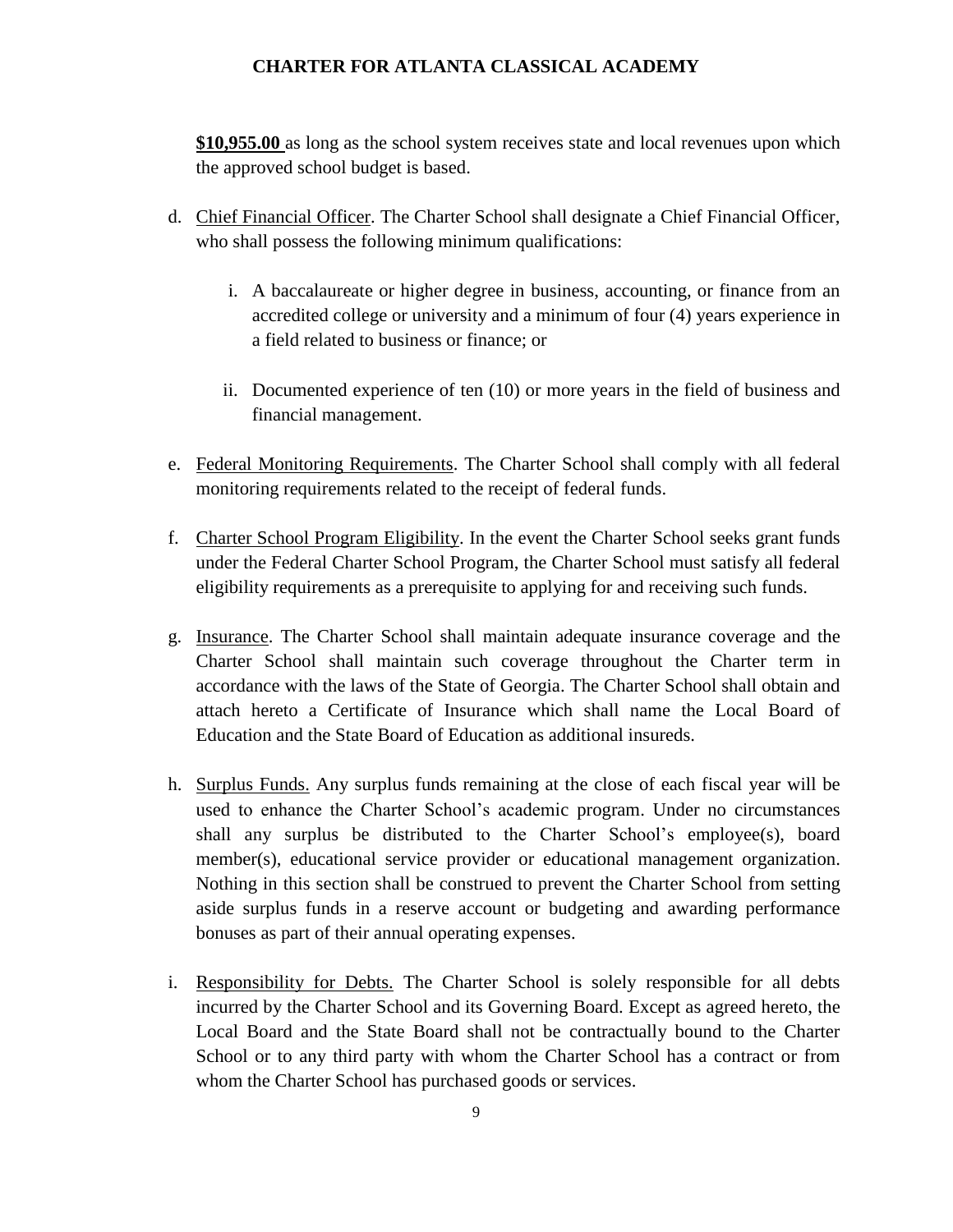- 16. Compliance with Other Laws, Rules, and Regulations. The Charter School shall operate in accordance with the United States Constitution, the Constitution of the State of Georgia, and all applicable federal, state, and local laws that may not be waived pursuant to O.C.G.A. § 20-2-2065, including the following, which are listed by way of example and not by way of limitation.
	- a. Civil Rights, Insurance, Health, Safety, and Conflicting Interests. The Charter School shall operate in accordance with all applicable federal, state, and local rules, regulations, court orders and statutes relating to civil rights; insurance; the protection of the physical health and safety of students, employees, and visitors; conflicting interest transactions and the prevention of unlawful conduct.
	- b. Asbestos Remediation. The Charter School shall comply with the terms of any applicable asbestos remediation plan.
	- c. Unlawful Conduct. The Charter School shall be subject to all laws relating to unlawful conduct in or near a public school.
	- d. Student Conduct and Discipline. The Charter School shall maintain and implement a written policy regarding student discipline, which policy shall be consistent with due process.
	- e. State Board Rules. The Charter School shall operate in accordance with all State Board Rules promulgated in accordance with O.C.G.A. § 20-2-240 during the term herein that are not subject to any waiver granted in Section 6 above.
	- f. Prohibition on Discrimination. The Charter School shall not discriminate against students on the basis of disability, race, creed, color, gender, national origin, religion, ancestry, marital status, academic ability, the need for special educational services, or any other characteristic protected by local, state, or federal law.
	- g. Reporting Requirements. The Charter School shall be subject to all reporting requirements of O.C.G.A. §§ 20-2-160, 20-2-161(e), 20-2-320, and 20-2-740.
	- h. Tuition. The Charter School shall not charge tuition or fees to its students except as may be authorized for local boards pursuant to O.C.G.A. § 20-2-133.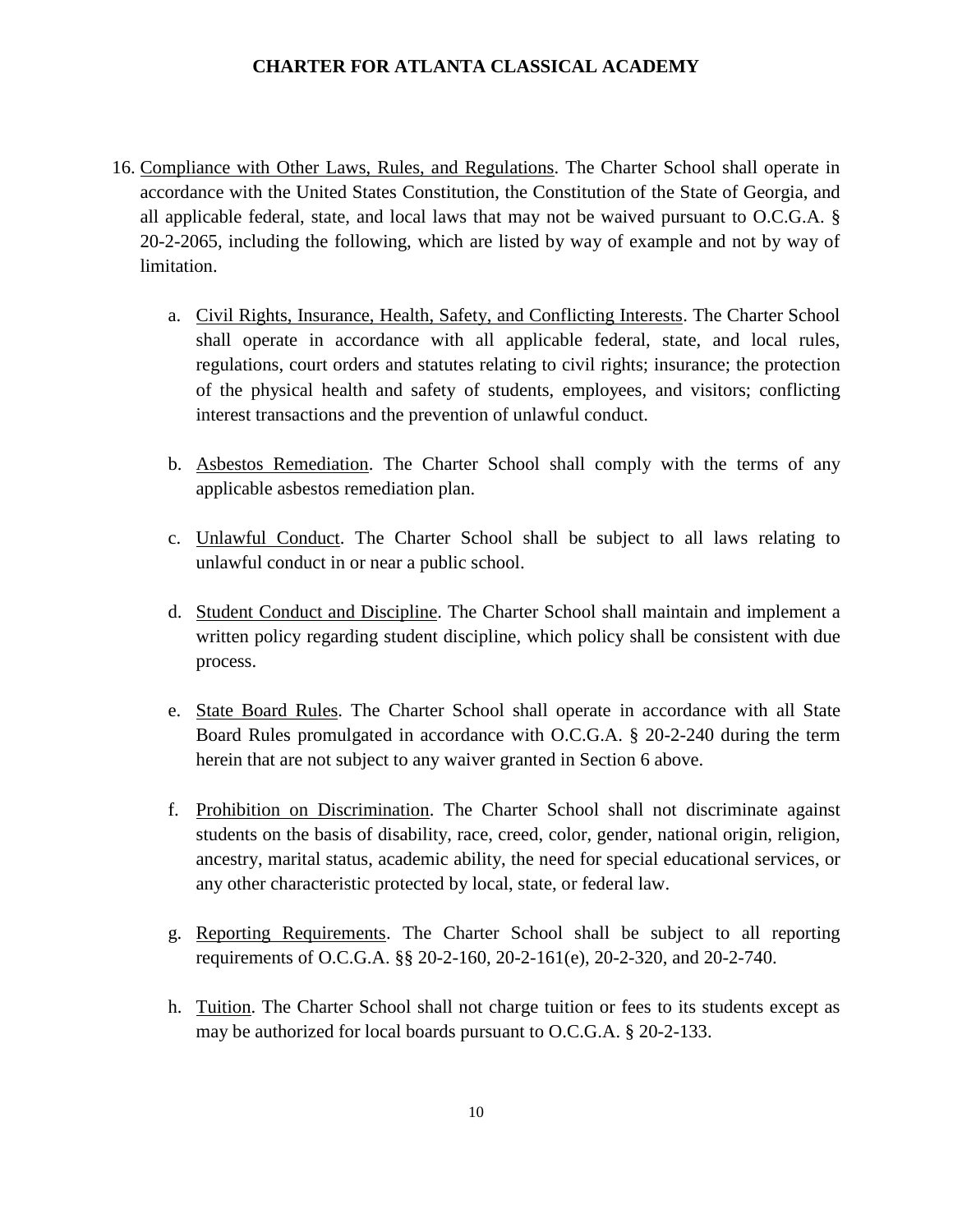- i. Brief Period of Quiet Reflection. The Charter School shall comply with O.C.G.A. § 20-2-1050, which requires a brief period of quiet reflection.
- j. Individual Graduation Plans. The Charter school shall comply with O.C.G.A. § 20-2- 327 related to Individual Graduation Plans.
- k. Family Educational Rights and Privacy Act. The Charter School is subject to all provisions of the Federal Family Educational Rights and Privacy Act, 20 U.S.C. § 1232g. In the event the Charter School closes, it shall transmit all official student records in the manner prescribed by the State Board.
- l. Records Retention. The Charter School shall be responsible for maintaining and retaining its records; including student records, employee records, and all corporate records related to the Charter School's operations in accordance with Georgia law, State Board Rule and this Charter. In the event that the Charter School closes, it shall provide for the maintenance, retrieval, and transmittal of all records in the manner prescribed by the State Board. Neither the Department nor the State Board shall be required to assume possession of the Charter School records.
- m. QBE Formula Earnings. The Charter School acknowledges that criteria used to calculate Quality Basic Education (QBE) funding may not be waived.

# 17. Education Service Providers.

- a. If the Charter School does not contract with an Education Service Provider at the time of execution of this charter but later elects to contract with an Education Service Provider, such decision will require a charter amendment prior to execution of an agreement with an Education Service Provider.
- b. If the Charter School contracts with an Education Service Provider at the time of execution of this charter, the Charter School shall provide reasonable notice to the Local Board and the State Board before agreeing to any material changes or amendments to any contract with an Education Service Provider. Reasonable notice shall mean the Charter School gives the Local Board and State Board at least thirty (30) days advanced notice and shall furnish the parties with a copy of the proposed changes and/or amendments.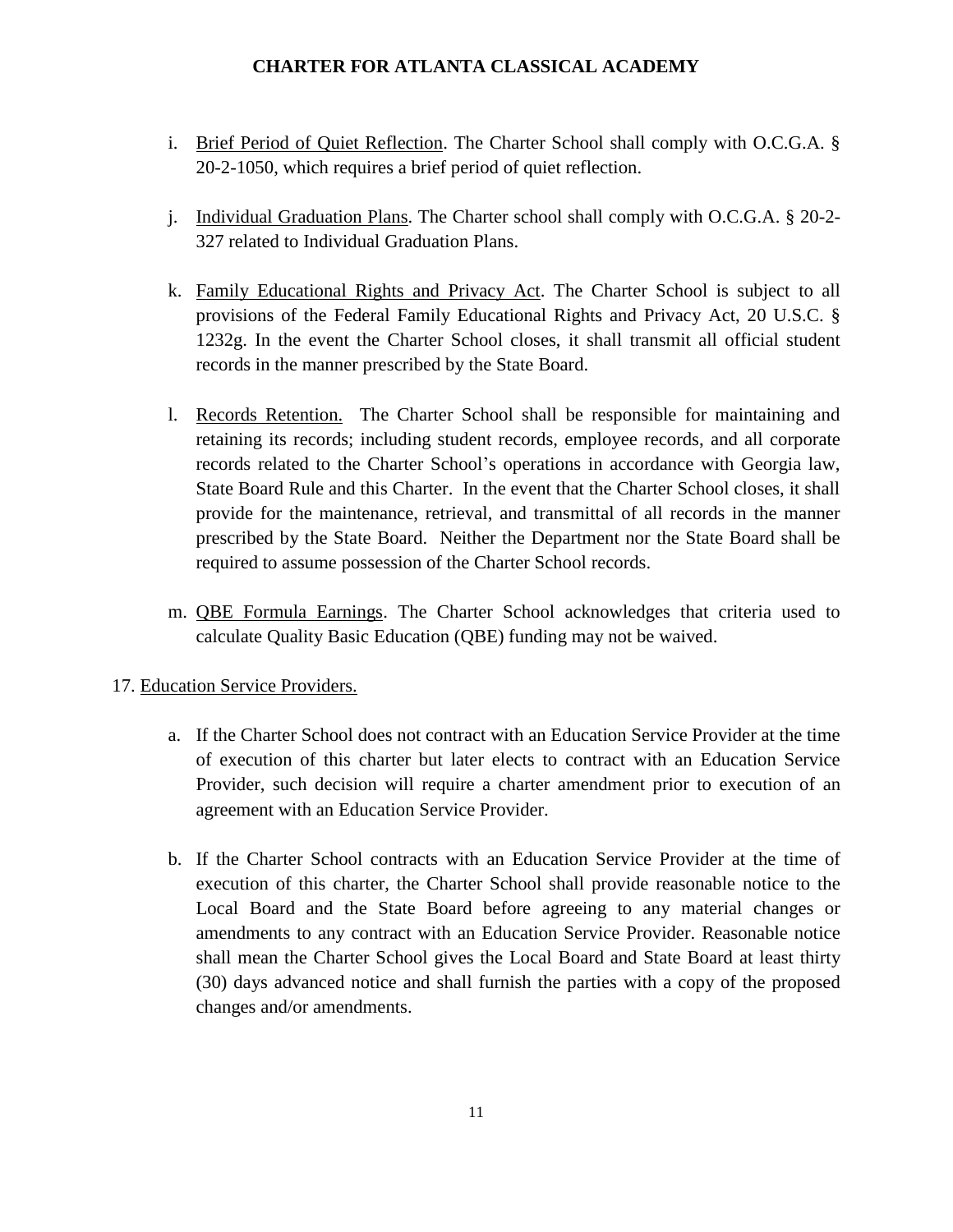- 18. Compliance with the Rules, Practices, Policies, and Procedures of the Department. The Charter School shall operate in accordance with the rules, practices, policies, and procedures established by the Department under the authority granted by O.C.G.A. §§ 20-2-2063 *et seq.*
- 19. Employment Matters. Individuals employed at the Charter School shall not be considered employees of the State Board or the Department.
	- a. Background Checks. The Charter School shall continue to utilize background check procedures and shall ensure that all prospective staff members or any individual that will have substantial contact with students undergo a fingerprinting and background check prior to beginning work at the Charter School or having contact with students.
	- b. Teachers' Retirement System. All qualified teachers at the Charter School shall be members of the Teachers Retirement System of Georgia ("TRS") and subject to its requirements. The Charter School is responsible for making arrangements with TRS and making monthly contributions for its teachers in accordance with state requirements.
	- c. Teacher and Leader Evaluation. The Charter School shall continue to implement the Teacher Keys Effectiveness System (TKES) and Leader Keys effectiveness System (LKES) in accordance with O.C.G.A §20-2-210(b)(1) and State Board Rule 160-5- 1.37. The Charter School shall have at least two individuals credentialed in using TKES. If the most senior Charter School leader must be evaluated using LKES because he or she performs the duties of a principal as defined by State Board Rule 160-5-1-.37, a member of the governing board, who is credentialed in using LKES, shall serve as his or her evaluator.
- 20. Record Inspection. Subject to state and federal laws, the State Board, the Department and their agents, and the State Auditor's office shall have the right to examine and copy all records, reports, documents, and files relating to any activity, program, or student of the Charter School.
- 21. Facilities.
	- a. Approval of Site and/or Facility. The Charter School shall maintain proper approval for all sites and/or facilities and obtain proper approval for all new sites and/or facilities, prior to commencing any new construction, and prior to student occupation of any new facilities. The Charter School shall contact the Georgia Department of Education's Facilities Services Division regarding the following: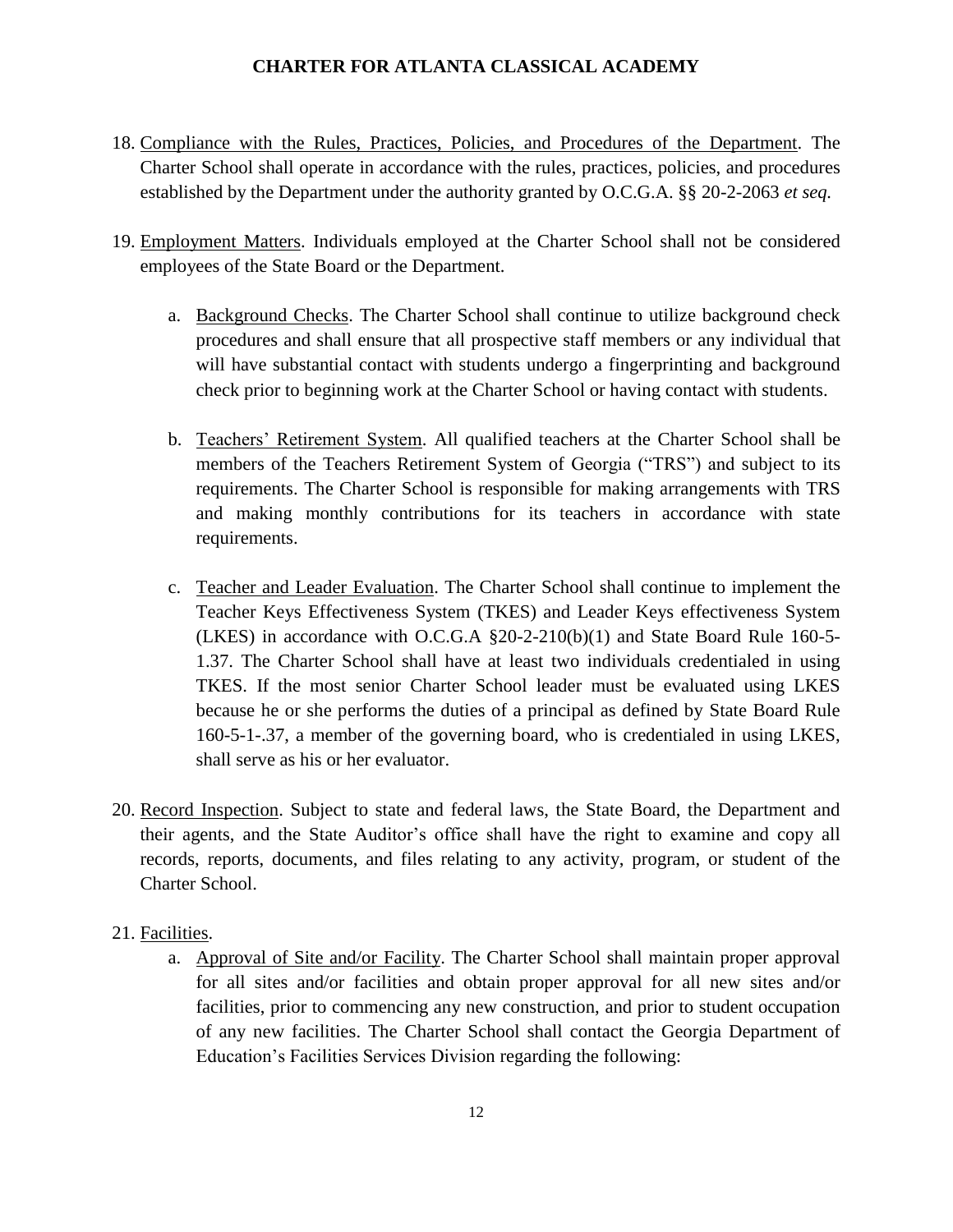- i. Site Approval. The Charter School shall maintain site approval received from the Facilities Services Division and obtain site approval for any new sites. Once new site approval has been granted, the Charter School will be issued an additional site code. The Charter School shall not commit to any certificate of lease or ownership, commence any construction, nor allow student occupation prior to site approval of any new sites and/or facilities.
- ii. Architectural Review. The Charter School shall submit and have approved by the Facilities Services Division all architectural plans for any new facility that will house any part of the Charter School during the Charter term. The Charter School shall not commit to any certificate of lease or ownership, commence any construction, nor allow student occupation prior to architectural review of the new facility.
- iii. School Code Approval. After securing both site approval and architectural review approval a new school code shall be obtained for the new site and/or facility. A locally-approved Charter School shall contact their school system's facilities department and make a request for a school code. The Charter School shall properly obtain a school code prior to occupancy of the new site and/or facility.
- b. Prior to opening any new Charter School site and/or facility, and prior to students occupying any new facility, the Charter School shall obtain and submit the following documents to the Department:
	- i. Documentation of Ownership or Lease Agreement. The Charter School shall obtain documentation of ownership or the lease agreement for the new facility that will house all or part of the Charter School.
	- ii. Certificate of Occupancy. The Charter School shall obtain a Certificate of Occupancy for the facility in which all or part of Charter School shall be located.
	- iii. Emergency Safety Plan. The Charter School shall prepare a safety plan in accordance with O.C.G.A. § 20-2-1185, which plan shall be submitted to the Georgia Emergency Management Agency.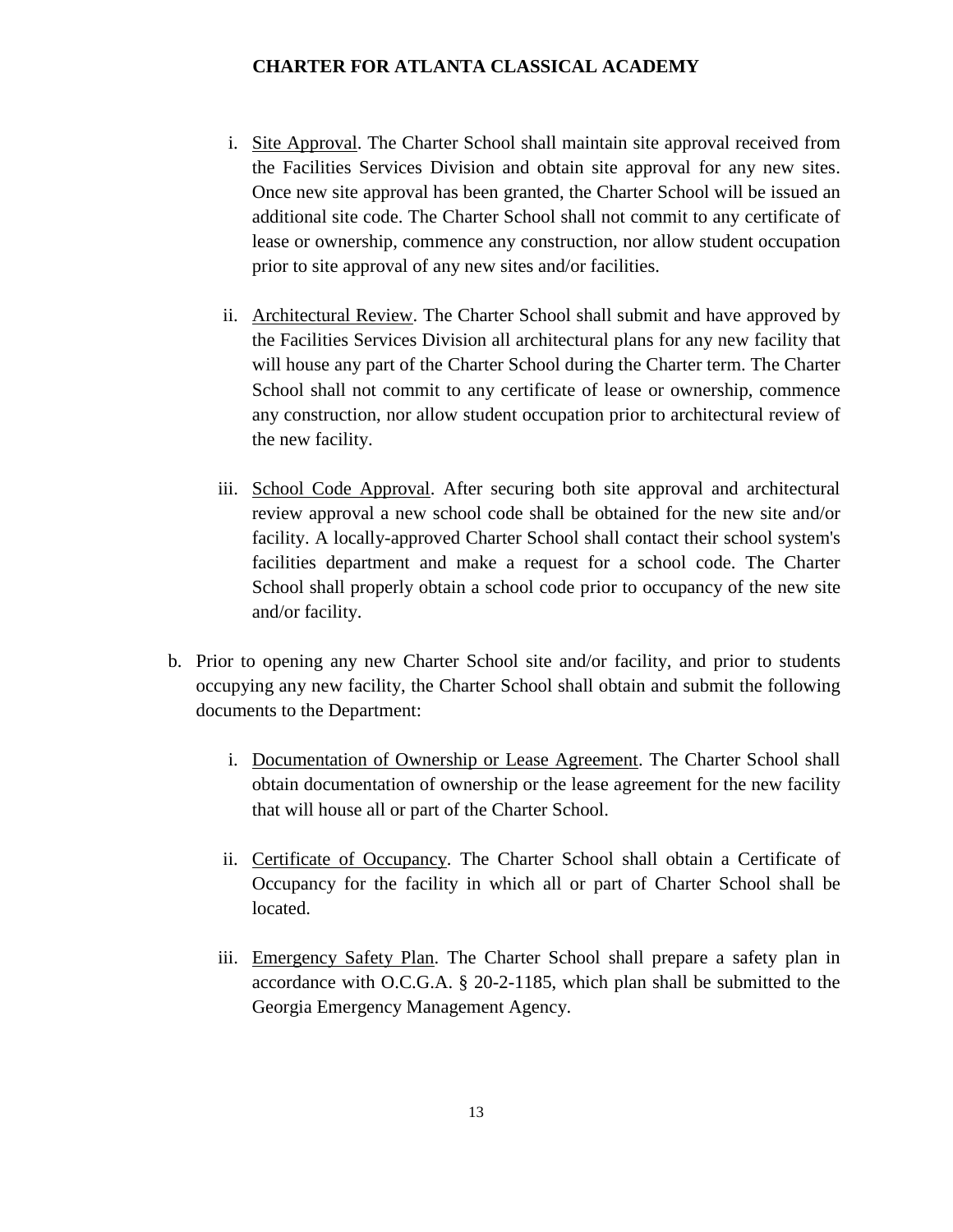- 22. Transportation. To the extent the Charter School offers a transportation program for its students, the Charter School shall ensure that the program complies with all applicable laws governing transportation of students.
- 23. Food Services. To the extent the Charter School offers a food service program, the Charter School shall ensure that the program complies with all applicable laws governing food service for students.

#### 24. Termination of Charter.

- a. Termination Grounds. The Charter School may be terminated based on any of the following grounds:
	- i. The Charter School's failure to timely implement the Consequences set forth in Appendix A below.
	- ii. The Charter School's failure to adhere to any other material term of this Charter, including but not limited to, failure to achieve the performance goals set forth in in Section 8 above and Appendix A below.
	- iii. The Charter School's failure to comply with any recommendation or direction of the State Board with respect to O.C.G.A. § 20-14-41;
	- iv. The Charter School's failure to meet generally accepted standards of fiscal management;
	- v. The Charter School's violation of applicable federal, state, or local laws, or court orders;
	- vi. The existence of competent substantial evidence that the continued operation of the Charter School would be contrary to the best interests of the students or the community;
	- vii. The Charter School's failure to comply with any provision of the Charter Schools Act;
	- viii. The existence of conditions that place the health, safety, or welfare of students or staff of the Charter School in danger; or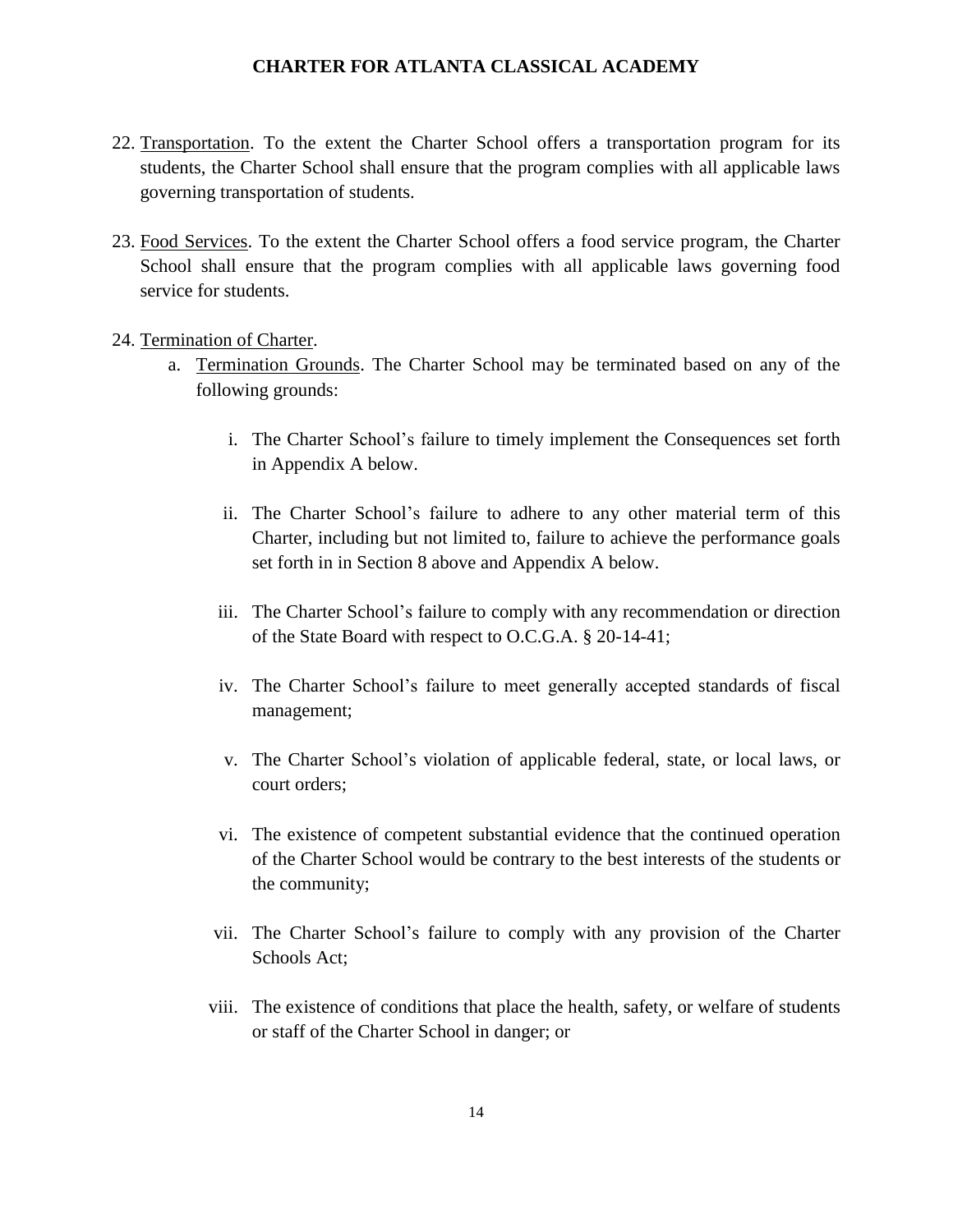- ix. The Charter School's failure to disclose material information regarding violations or potential violations of any material term of this Charter or applicable federal, state, or local laws or court orders.
- x. This Charter may be terminated in accordance with O.C.G.A. §20-2-2063.3 and the accompanying State Board Rule(s) if the Local Board fails to meet the principles and standards of charter school authorizing on the Local Board's annual evaluation for two consecutive years.
- b. Requests for Termination. The termination of this Charter may be requested by a majority of the parents or guardians of the students enrolled in the Charter School, a majority of the faculty and instructional staff employed at the Charter School, the Local Board or the State Board following the procedures identified in O.C.G.A. § 20- 2-2068 and the accompanying State Board Rule.
- c. Breach of Charter. In the event the Charter School fails to comply with any material provision of this Charter, the Department shall notify the Charter School by certified mail and/or electronic mail to chairperson of the governing board. The nature and outcome of the breach shall be recorded in a memo and placed in the Department's Charter School file.
- d. Termination Procedures. The parties acknowledge and agree that the procedure for terminating this Charter is as follows:
	- i. This Charter will automatically terminate without further action taken by the Department, the State Board or the Local Board on June 30 of the year that the Charter School is placed on probation if the Department and the Local Board agree in writing that the Charter School has not satisfied the terms of probation and/or timely implemented the Consequences set forth in Appendix A.
	- ii. For a violation of Section  $24(a)(iii)$  though  $(x)$  above, this Charter may be terminated according to the procedures set forth in O.C.G.A. § 20-2-2068 and the accompanying State Board Rule.
- e. Distribution of Funds and Assets. In the event the Charter School ceases operation for any reason, the Charter School and its Governing Board will be responsible for concluding the business and affairs of the Charter School and will cooperate with the Local Board and State Board to the extent necessary to provide an orderly return of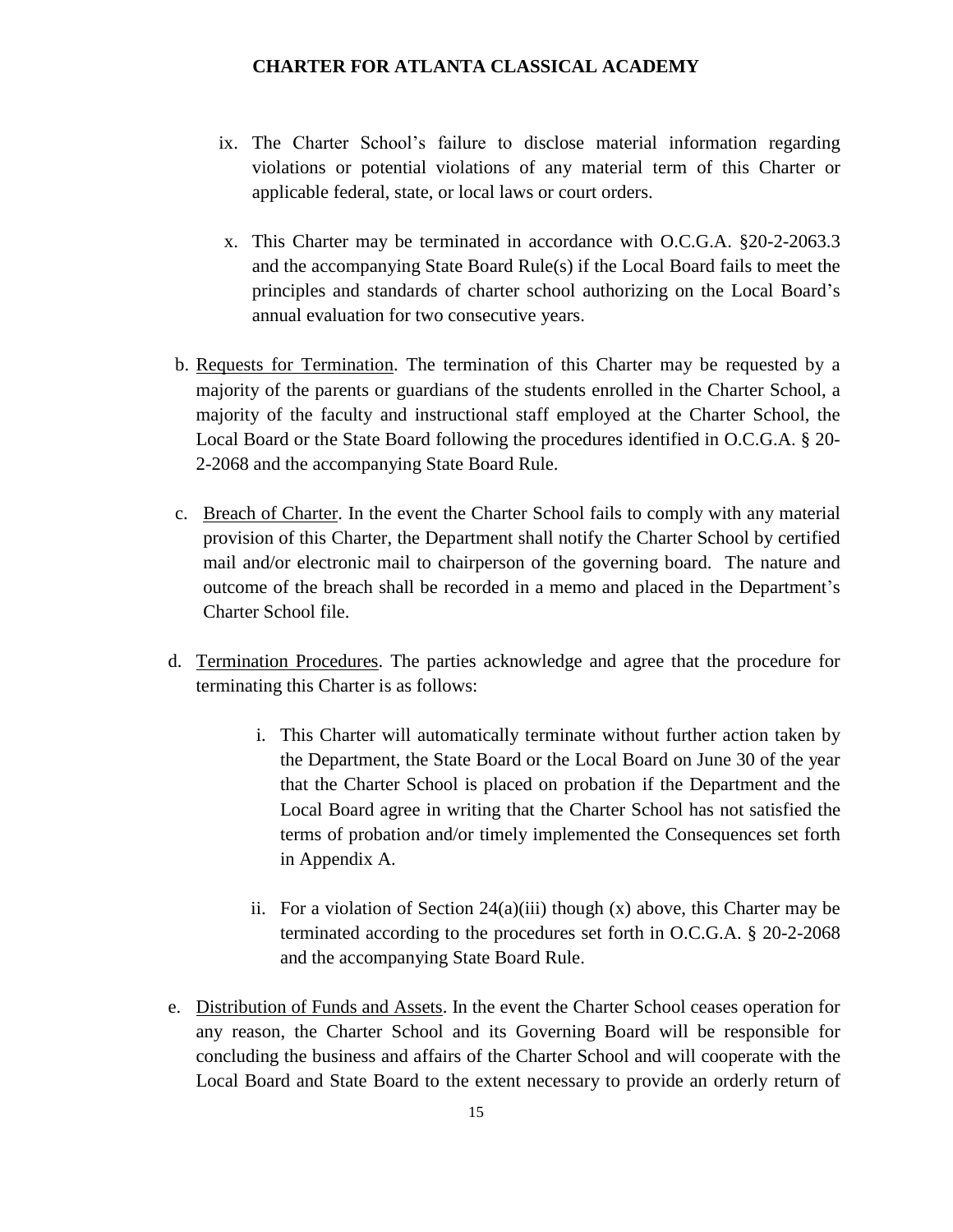the students to their local school. Any public surplus remaining at the time the Charter School ceases operation shall be remitted to the Local Board and/or State Board, whichever is appropriate, within 30 days of ceasing operations. Any furniture and equipment purchased with public funds shall be delivered to the Local Board and/or State Board, whichever is appropriate, within 30 days of ceasing operations. Neither the Local Board nor the State Board shall be responsible for the Charter School's unpaid debts in the event the Charter School does not have sufficient funds to pay all of its debts at the time it ceases operation.

25. Pre-Opening Suspension. In the event the Charter School fails to comply with any material provision set forth in this Charter that requires compliance prior to the opening of any new site and/or facility for the Charter School, the opening may be suspended until a time after all requirements have been fulfilled by the Charter School as determined by the local district and Department. Suspension will prohibit the extension of the Charter term set forth above in Section 2.

#### 26. Renewal, Non-Renewal, and Probationary Term.

- a. Renewal. The Charter may be renewed by agreement of the parties following the procedures set forth in the Charter Schools Act and accompanying State Board Rule.
- b. Non-Renewal. Any grounds for termination stated in Section 24(a) above also may be grounds for non-renewal. In addition, the State Board or Local Board may elect not to renew the Charter if the petition for renewal does not comply with the Charter Schools Act and the rules, regulations, policies, and procedures promulgated in accordance with the Charter Schools Act or if the State Board or Local Board deems that the Charter School has not sufficiently increased student achievement or is no longer in the public interest.
- c. Probationary Term. In the event the State Board or Local Board determines that the Charter School has failed to comply with any provision of this Charter, the State Board and Local Board may elect to grant a renewal for a probationary term, within which term the Charter School must come into compliance satisfactory to the State Board and Local Board.
- 27. Temporary Extension. At the discretion of the local district and the Department, a Charter may be extended for a grace period not exceeding sixty (60) days.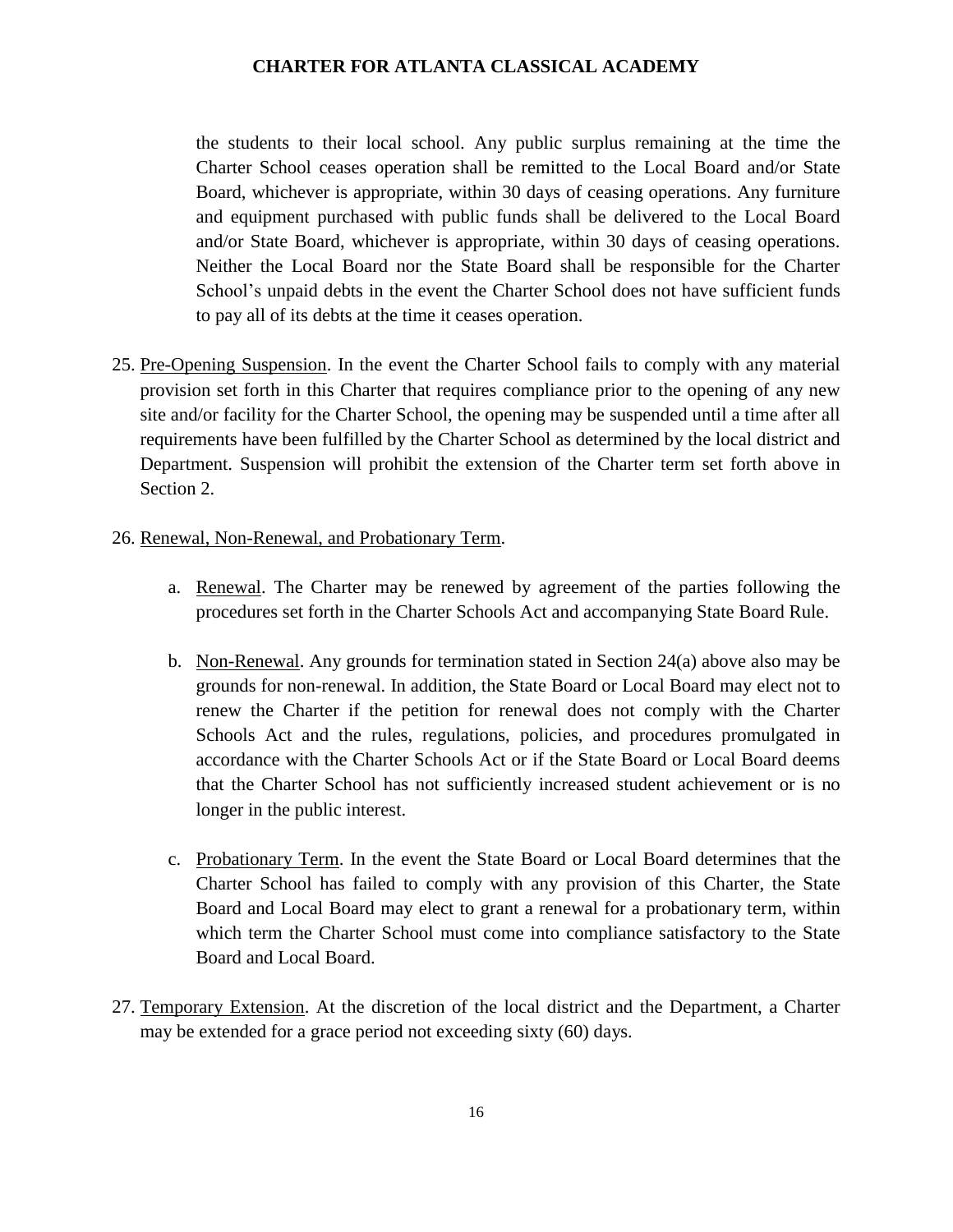- 28. Amendments to the Charter. Any material term of this Charter, to be determined by the local district and the Department, may be amended in writing upon the approval of the Local Board, the State Board and a majority of the Governing Board of the Charter School. Any proposed amendment shall be made in accordance with State Board Rule 160-4-9-.06 *et seq*.
- 29. Administrative Clarifications. Any clarification to a non-material term of this Charter, to be determined by the School District and Department, shall be submitted in writing to the local district and the Department for review. Any non-material term of this Charter may be clarified upon written approval of the local district and the Department.
- 30. Mandatory Training. The Department reserves the right to require the Charter School to attend any training related to the responsibilities of a Charter School.
- 31. Indemnification.
	- a. The Petitioner and the Charter School agree to indemnify, defend and hold harmless the Local Board, the School District, the Department and the State Board, their officials, officers, employees, agents, volunteers, and assigns (all of whom hereinafter may collectively be referred to as "Indemnitees"), from any and all claims, demands, suits, actions, legal or administrative proceedings, losses, liabilities, costs, interest, and damages of every kind and description, including any attorneys' fees and/or litigation and investigative expenses, for bodily injury, personal injury, (including but not limited to the Charter School's employees), patent, copyright, or infringement on any intellectual property rights, or loss or destruction of property (including loss of use, damage or destruction of Indemnitee owned property) to the extent that any such claim or suit was caused by, arose out of, or contributed to, in whole or in part, by reason of any act, omission, professional error, fault, mistake, or negligence whether active, passive or imputed, of the Charter School or Petitioner, their employees, agents, representatives, or subcontractors, their employees, agents, or representatives in connection with or incidental to their performance of this Charter regardless of whether such liability, claim, damage, loss, cost or expense is caused in part by an Indemnitee.
	- b. The Charter School and Petitioner shall be excused from their indemnification obligations above: (a) If the claims, demands, suits, actions, proceedings, losses, liabilities arise solely and exclusively out of the negligence of the Indemnitee seeking indemnification; or (b) If the Indemnitee fails to (i) provide written notice of the third party claim or suit within a reasonable time, (ii) cooperate with reasonable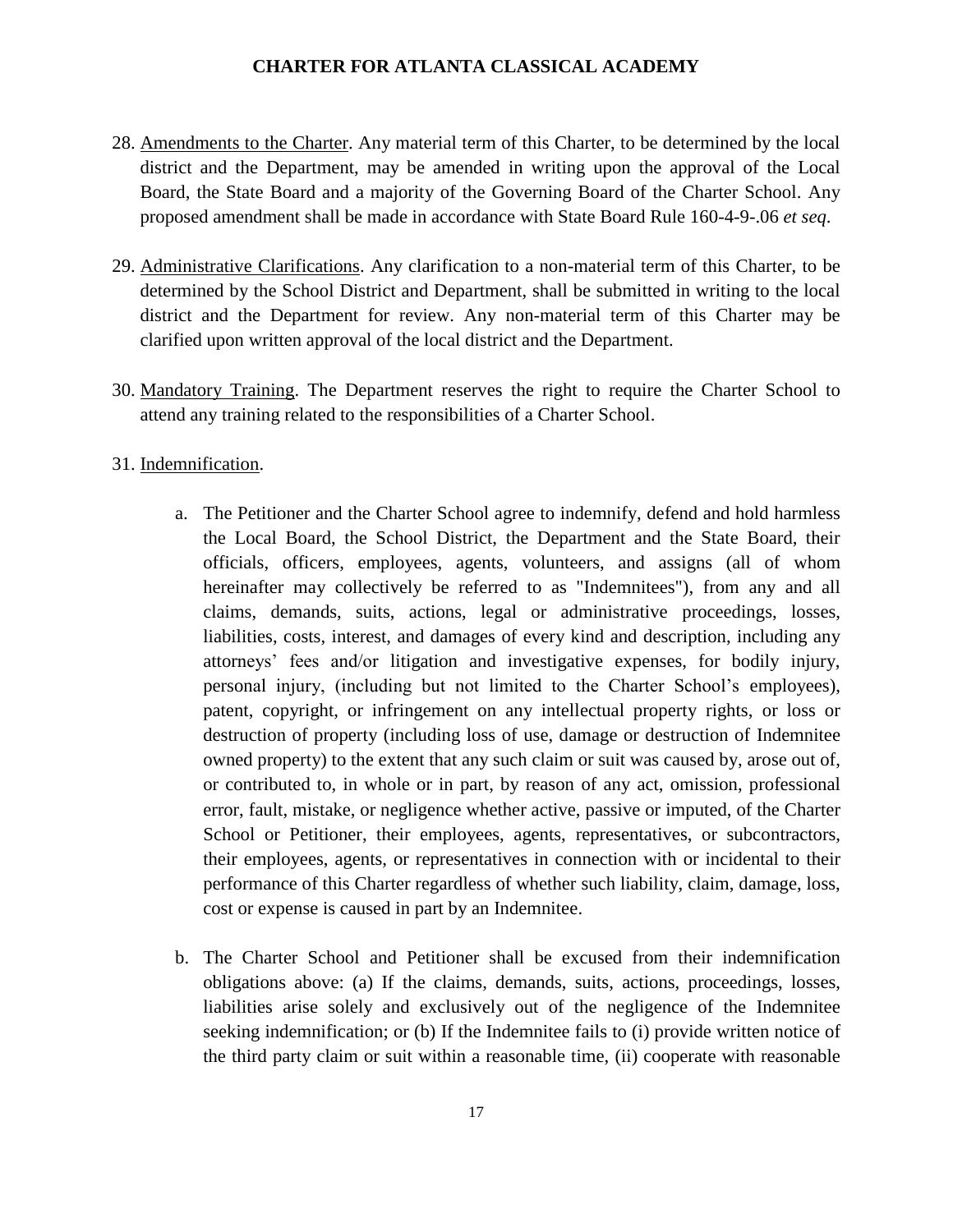requests of the Charter School or Petitioner related to the indemnification; or (iii) assist the Charter School or Petitioner with the defense of such claim or suit.

- c. The Charter School's and Petitioners obligations to indemnify any Indemnitee shall survive the completion, expiration, or termination of this Agreement for any reason.
- 32. Non-Agency. The parties expressly acknowledge and agree that the Charter School is not acting as the agent of the Local Board, the State Board, or the Department except as required by law or this Charter. The Charter School acknowledges that it is without authority to, and will not, extend the faith and credit of the Local Board, the State Board, or the Department to any third party.
- 33. Delegation. The parties acknowledge and agree that the functions and powers of each party may be exercised only by each party and may not be delegated to a third party without written agreement by the parties.
- 34. Application of Amended Law. This Charter is subject to applicable federal and state laws, rules and regulations and shall be deemed amended to reflect applicable changes to those laws upon the effective date of any such change.
- 35. Non-Waiver. No waiver of any breach of this Charter shall be held as waiver of any other or subsequent breach.
- 36. Severability. If any provision of this Charter is determined to be unenforceable or invalid for any reason, the remainder of the Charter shall remain in full force and effect.
- 37. Contradicting or Conflicting Provisions. If any provision of the Charter is determined to contradict or conflict with any other provision of the Charter, the contradiction or conflict shall be resolved in favor of the broad flexibility guaranteed pursuant to O.C.G.A. § 20-2- 2065 *et seq.*
- 38. Governing Law and Venue. This Charter shall be governed by, subject to, and construed under the laws of the State of Georgia. This Charter shall be interpreted in accordance with O.C.G.A. §§ 20-2-2060 *et seq.* and §§ 20-2-2080 *et seq.*, as amended within the term of this Charter. Any action brought by one party to this Charter against another party shall be brought in the Superior Court of Fulton County.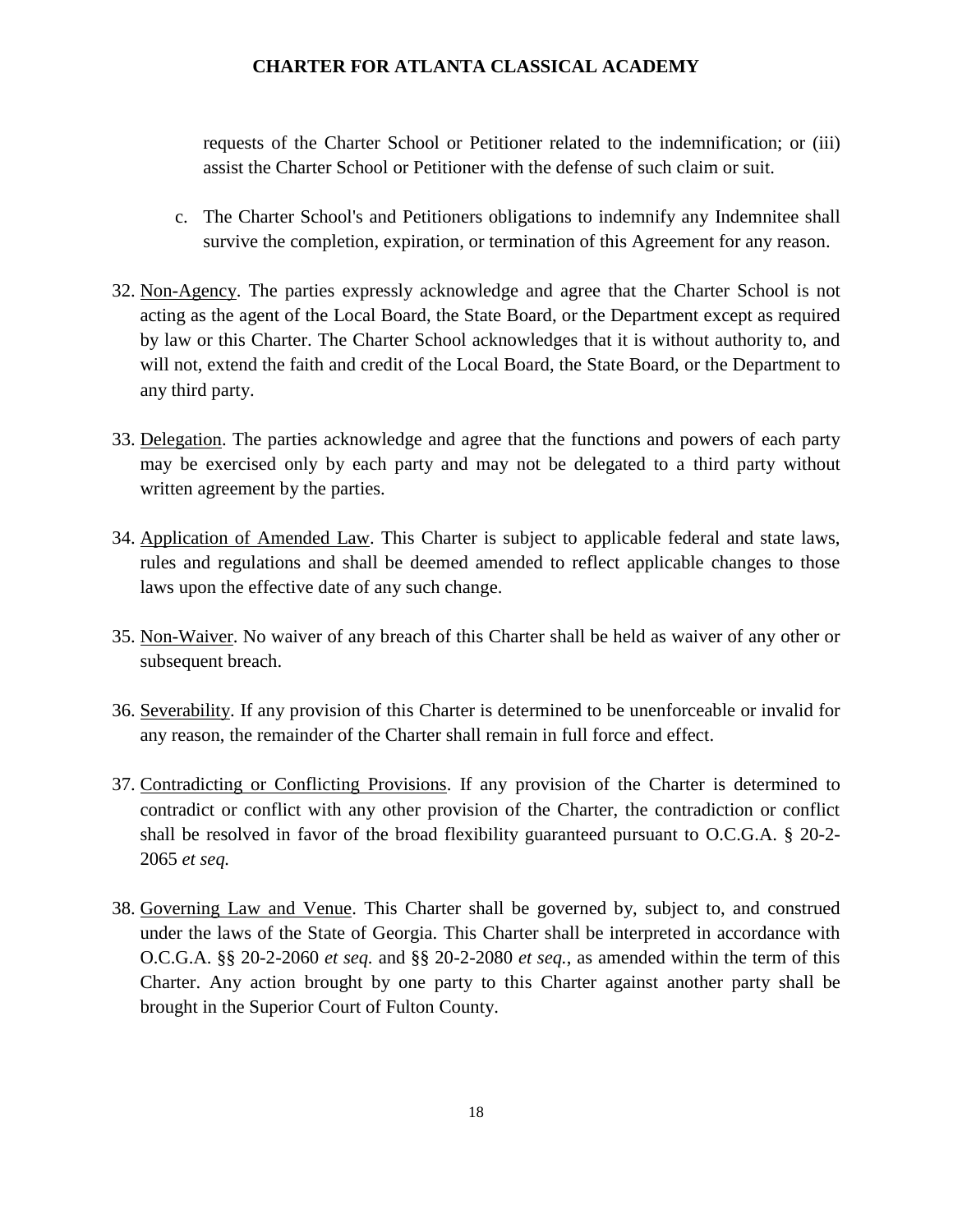- 39. Multi-Year Contracts Beyond Charter Term. The Charter School shall not enter into a multiyear contract that extends beyond the length of the charter term for the acquisition of goods, materials, services or supplies unless such contract contains the following provisions:
	- a. The contract shall terminate absolutely and without further obligation on the part of the Charter School at the close of the fiscal year in which the charter term concludes and at the close of each succeeding charter term for which the contract may be renewed;
	- b. The contract may be renewed only by a positive action taken by the Charter School; and
	- c. The contract shall state the total payment obligation of the Charter School for the original contract term and each renewal shall state the total payment obligation that may be incurred in each subsequent charter term, if renewed.

This section shall not apply to multi-year contracts to lease or purchase facilities, vehicles or capital equipment.

40. Entire Agreement. This Charter sets forth the entire agreement between the Petitioner, the Local Board and the State Board with respect to the subject matter of this Charter. All prior contracts, representations, statements, negotiations, understandings, and undertakings between the Petitioner, the Local Board and the State Board are superseded by this Charter. The Charter shall not preclude the Charter School from entering into or maintaining any agreement with the Local Board provided no such agreement supersedes, overrides or conflicts with any provision of this Charter. The petition submitted to the Local Board and the State Board serves only as the formal application for the Charter School and does not constitute a contract between the Local Board, the State Board and the Petitioner. This Charter supersedes and overrides any provisions contained in the petition that conflict with this Charter.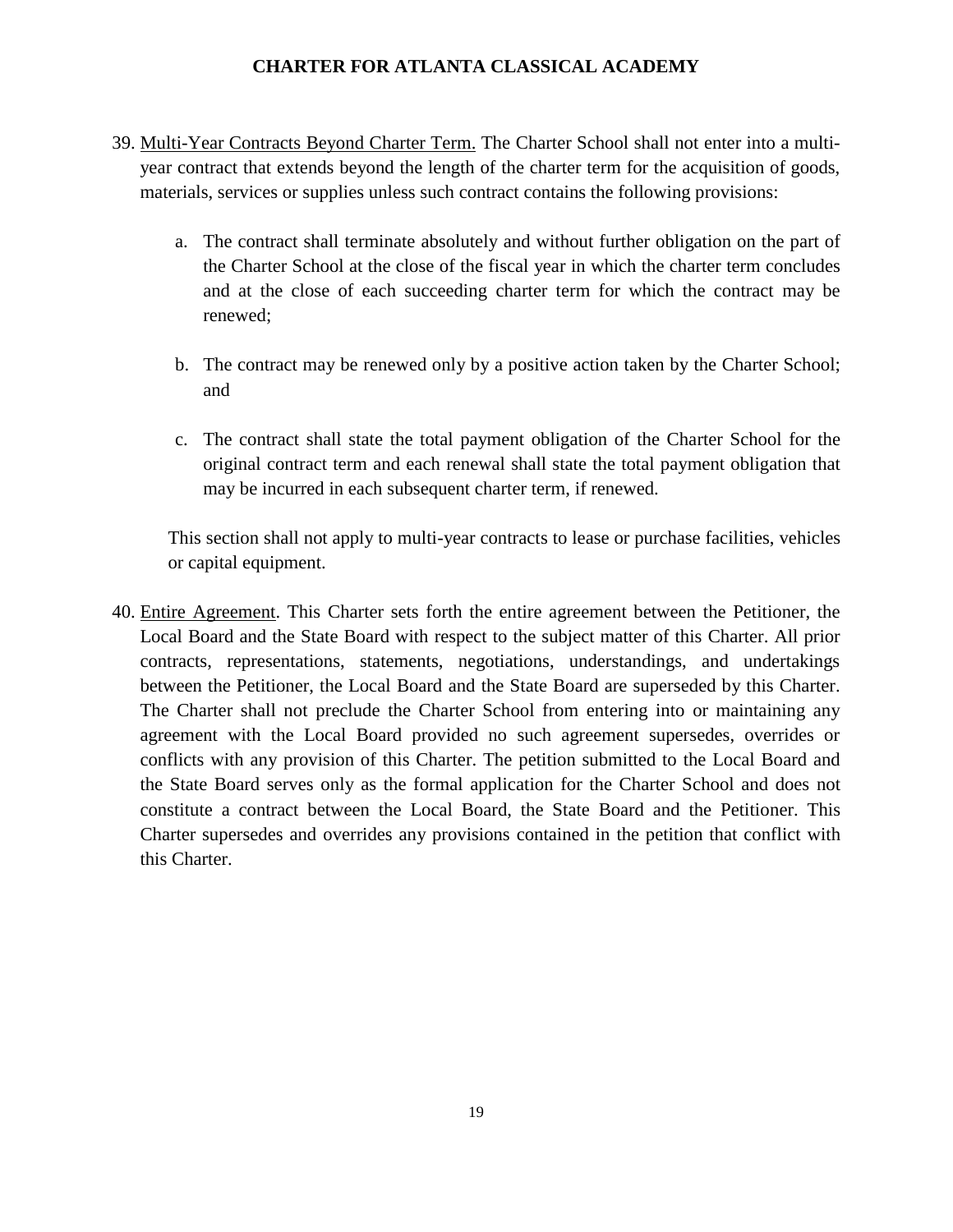\_\_\_\_\_\_\_\_\_\_\_\_\_\_\_\_\_\_\_\_\_\_\_\_\_\_\_\_\_\_\_\_\_\_\_\_\_\_\_\_\_\_\_ \_\_\_\_\_\_\_\_\_\_\_\_\_\_\_\_\_\_\_\_\_\_\_\_

\_\_\_\_\_\_\_\_\_\_\_\_\_\_\_\_\_\_\_\_\_\_\_\_\_\_\_\_\_\_\_\_\_\_\_\_\_\_\_\_\_\_\_ \_\_\_\_\_\_\_\_\_\_\_\_\_\_\_\_\_\_\_\_\_\_\_\_

\_\_\_\_\_\_\_\_\_\_\_\_\_\_\_\_\_\_\_\_\_\_\_\_\_\_\_\_\_\_\_\_\_\_\_\_\_\_\_\_\_\_\_ \_\_\_\_\_\_\_\_\_\_\_\_\_\_\_\_\_\_\_\_\_\_\_\_

| Chairperson,                            | (Date) |
|-----------------------------------------|--------|
| <b>GEORGIA STATE BOARD OF EDUCATION</b> |        |

Authorized Representative, (Date) NORTHSIDE EDUCATION, INC. d/b/a, ATLANTA CLASSICAL ACADEMY

Chairperson, (Date) ATLANTA BOARD OF EDUCATION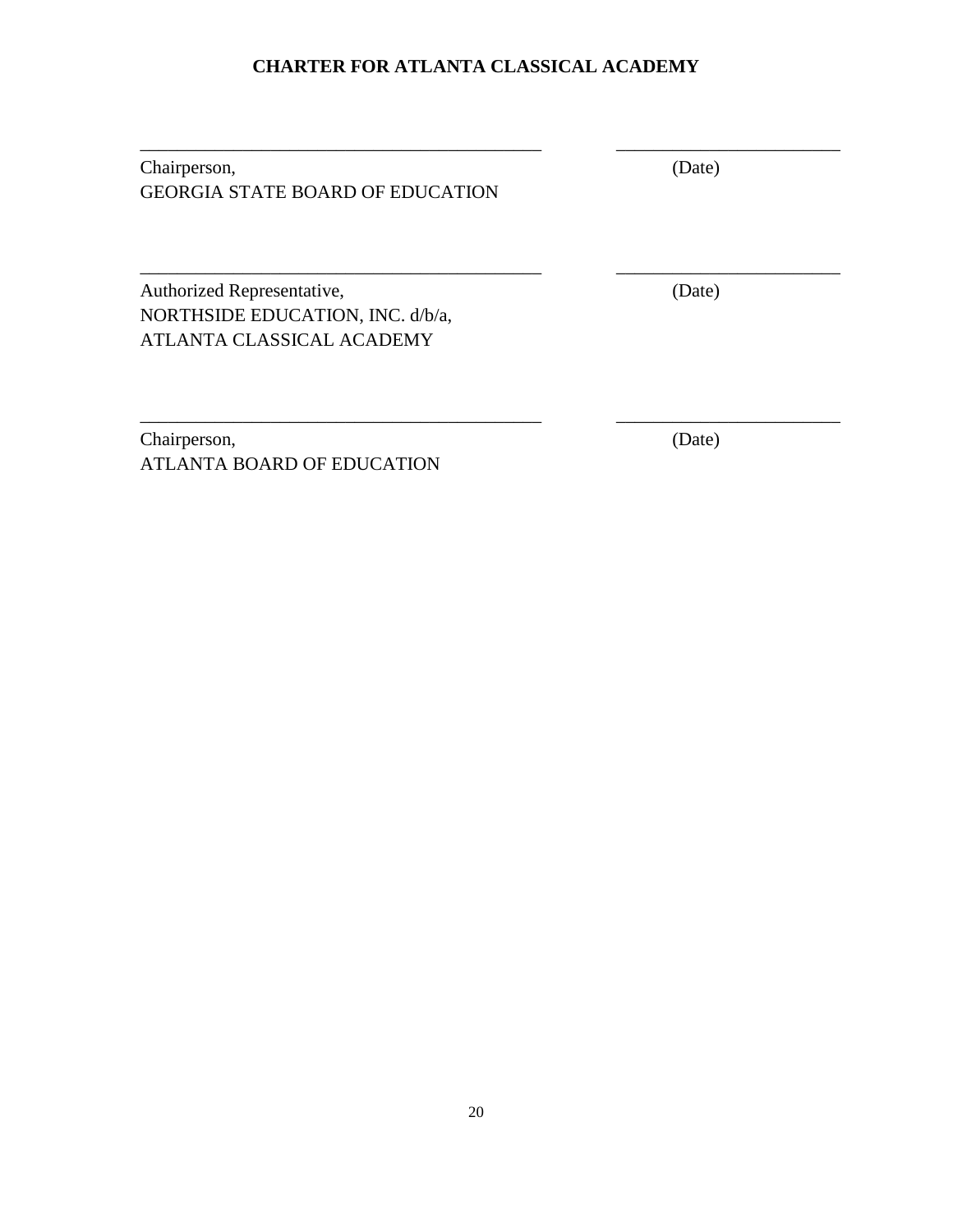# **Appendix A – Accountability and Consequences**

# **ACCOUNTABILITY REQUIREMENTS**

The State Board shall hold the Charter School accountable for the full performance of each of the comprehensive performance framework goals listed below.

# **I. Academic Performance Standards**

**Goal 1.** During each year of its charter contract term the charter school shall meet at least one of the following four performance standards in each grade band served.

First Look: School Performance Gap Closure. The primary academic outcome Georgia seeks from its local charter schools is that they *increase their College and Career Readiness Performance Index (CCRPI) score each year until they reach 90 in each grade band.* The School Performance Gap Closure standard measures growth in CCRPI and its major academic components, including Content Mastery, Progress, and Closing Gaps scores within each grade band served. Our "First Look" at annual charter school performance is to see if the school has met the following standard.

a. Within each grade band served, increase the CCRPI, Content Mastery, Progress, and/or Closing Gaps scores by at least 5%, 10%, or 20% of the gap between 100 and the respective 2019 score until it reaches 90 and maintain each respective score at 90 or above once it reaches 90.

Second Look: School-District Comparisons. The secondary academic outcome Georgia seeks from its local charter schools is that they *do better than the district schools their students would otherwise attend.* If a charter school does not achieve standard "a" in a particular grade band, it may satisfy Goal 1 for that grade band in a given year by meeting the following School-District Comparison standard.

b. Within each grade band that "a" was not met, exceed the CCRPI, Content Mastery, Progress, and/or Closing Gaps scores in that grade band at those district schools that at least two-thirds of its students would otherwise attend.

Third Look: School-Statewide Comparisons. The tertiary academic outcome Georgia seeks from its local charter schools is that they *do better than similar schools throughout the state.* If a charter school does not achieve standard "a" or "b" in a particular grade band, it may satisfy Goal 1 for that grade band in a given year by achieving the following School-Statewide Comparison standard in that remaining grade band.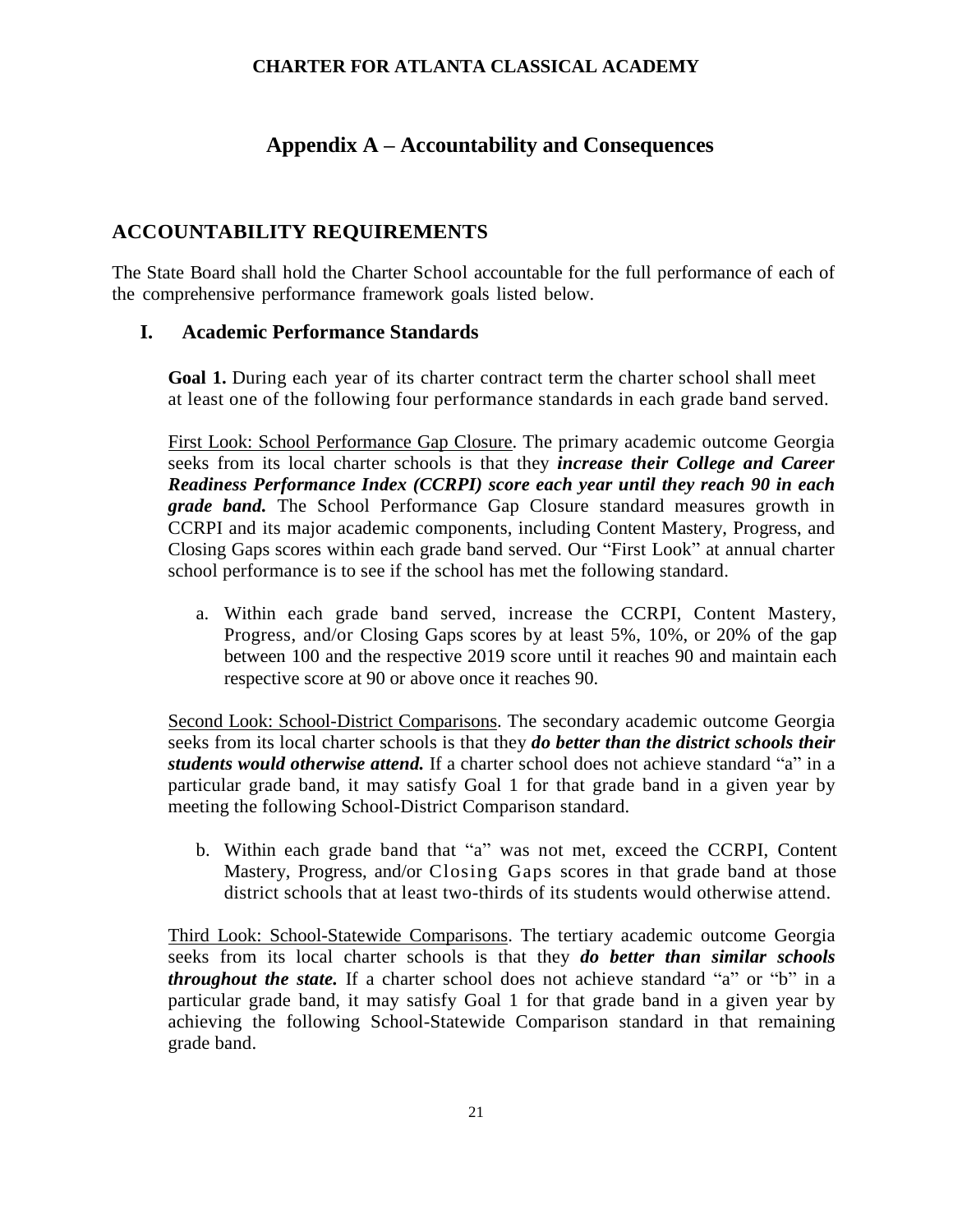c. Achieve an overall positive statistically significant Value-Added Impact Score within each grade band that "a" and "b" were not met.

If a charter school does not achieve standard "a", "b", or "c" in a particular grade band, it may satisfy Goal 1 for that grade band in a given year by achieving the final School-Statewide Comparison standard in that remaining grade band.

d. Beat the Odds including each grade band within which "a", "b", and "c" were not met.

# **II. Financial Performance Standards**

**Goal 2:** During each year of its charter contract term, the Charter School shall demonstrate its financial viability and stability by achieving all five of the following financial performance standards.

a. Have a Current Ratio (Working Capital Ratio) that is 1.0 or greater and a one-year trend that is positive;

#### **AND**

b. Have a Debt to Asset Ratio that is less than 95 percent;

# **AND**

c. Have Unrestricted Days Cash (Total Expenses/365) greater than 45 days with a one-year positive trend;

# **AND**

d. Be neither in default of loan or bond covenant(s) nor delinquent with debt service payments;

# **AND**

- e. Submit to GaDOE by November 1 an annual independent audit with an opinion of the auditor as regards the accuracy of the Charter School's accounting records, financial position, change in financial position, compliance with rules of various governing entities, including GAGAS (Generally Accepted Government Auditing Standards (the "Yellow Book") or, for those schools not yet converted to GAGAS, compliance with GAAP (Generally Accepted Accounting Principles) that includes:
	- An unmodified audit opinion;
	- An audit devoid of significant findings and conditions, material weaknesses, or significant internal control weaknesses;
	- An audit that does not include a going concern disclosure in the notes or an explanatory paragraph; and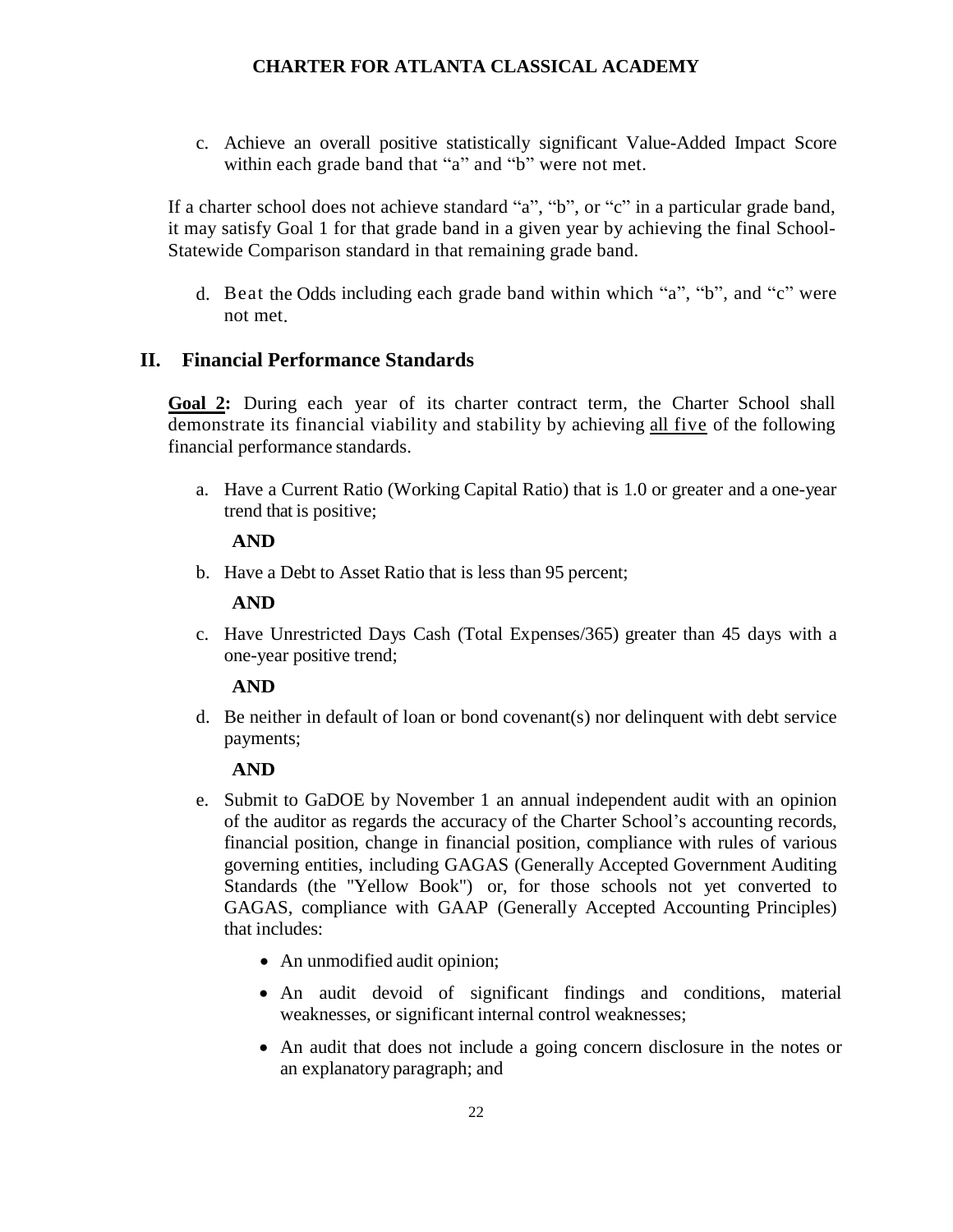• No other adverse statement indicating noncompliance with applicable laws, rules, regulations, and provisions of the charter contract relating to financial management and oversight.

# **III. Governance Performance Standards**

**Goal 3:** During each year of its charter contract term, all Charter School governing board members act in accordance with the Standards for Effective Governance of a Georgia Non-Profit School Governing Board as sworn to in the Effective Governance Affidavit included in the Annual Report and as evidenced by the lack of any verifiable contrary information received by GaDOE and the authorizing district(s).

#### **IV. Legal Compliance Performance Standards**

**Goal 4:** During each year of its charter contract term, the Charter School shall implement all legal requirements included in federal and state law, rules, and regulations, and in this charter contract in all material respects, including but not limited to such things as the Georgia Open Meetings Act and open records requirements, charter school governing board members training requirements, implementation of the Teacher and Leader Keys Effectiveness System as verified by GaDOE, and implementing all Essential or Innovative Features included in Section 5 of this charter in all material respects.

**Goal 5:** The Charter School shall not do anything which results in GaDOE and the authorizing district(s) placing it on probation more than one time in any 12-month period or more than two times during the charter contract term.

#### **CONSEQUENCES**

#### **I. Root Cause Analysis and Targeted Improvement Plan**

A. If the Charter School fails to meet Goal 1, 2, 3, 4, *or* 5 in *any* year, the Charter School shall share with GaDOE and its authorizing district(s) the root cause analysis it conducted identifying the reason(s) for failure to achieve each Goal it failed to meet, along with the targeted improvement plan it developed and implemented as a result of its root cause analysis.

# **II. Charter Contract Renewal Possibilities**

The State Board of Education (SBOE) shall consider the Charter School's success on achieving the comprehensive performance framework goals when it considers granting a charter renewal approved by a local Board of Education and, if renewal is granted, the length of the charter renewal contract term requested by the Charter School and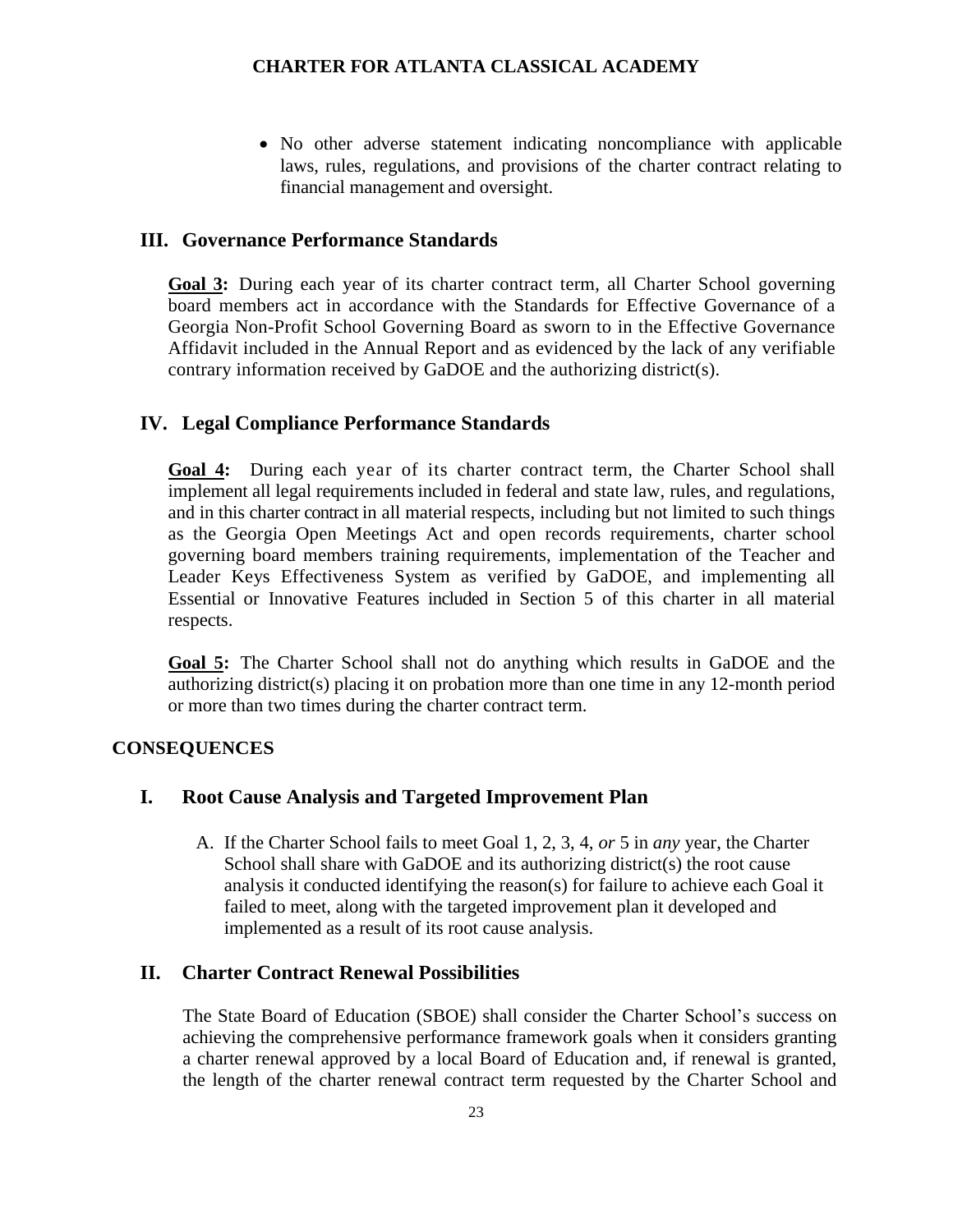approved by its local Board of Education. In making its decision regarding charter contract renewal, the local Board of Education and the Department of Education may consider, and the State Board of Education may examine, dynamic external events that are not within the control of the Charter School. Accountability for the last year of the charter contract term will occur during the first year of a renewal charter, if granted.

A. If the Charter School meets…

- the *Goal 1 "a" standard* in 2022 & 2023, and
- any portion of Goal 1 for *all* grade bands in 2021 and for *any* grade band in 2020; and
- any portion of Goals 2-5 in 2020; and
- fully meets Goals 2-5 in 2021-2023

…then, if the local Board of Education approves, the SBOE will favorably consider it for a:

- A1. 10-year renewal if the Charter School has a CCRPI of at least 90 in all grade bands for 2022 & 2023.
- A2. 10-year renewal if the 20% gap-closure target is met in all grade bands for 2022 & 2023.
- A3. 8-year renewal if the 10% gap-closure target is met in all grade bands for 2022 & 2023.
- A4. <u>6-year renewal</u> if the 5% gap-closure target is met in all grade bands for 2022 & 2023.
- B. Basic Renewal. If the Charter School meets…
	- any portion of Goal 1 for *all* grade bands in 2021-2023 and for *any* grade band in 2020, and
	- fully meets Goals 2-5 in 2021-2023 and *any* portion of Goals 2-5 in 2020

... the SBOE will favorably consider it for a 5-year charter renewal if the local Board of Education approves.

- C. Academic Issues. If the Charter School meets…
	- any portion of Goal 1 for *all* grade bands in 2023 and for *any* grade band in 2020-2022, and
	- fully meets Goals 2-5 in 2022 & 2023 and *any* portion of Goals 2-5 in 2020 & 2021

… the SBOE will favorably consider it for a 3-year charter renewal if the local Board of Education approves.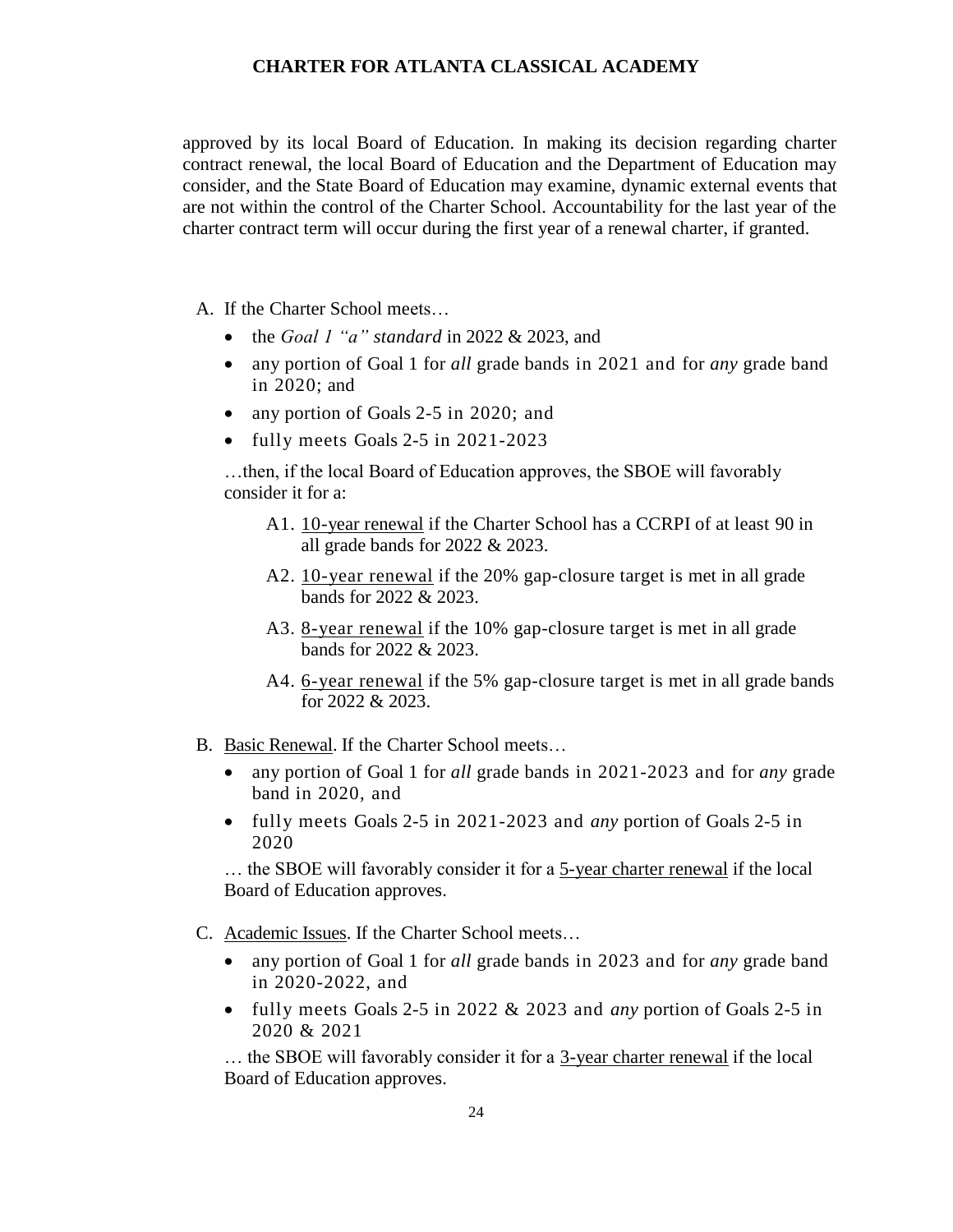- D. Financial Issues. If the Charter School meets…
	- any portion of Goal 1 for *all* grade bands in 2022 & 2023 and for *any* grade band in 2020 & 2021,
	- fully meets Goal 2 in 2023 and any portion of Goal 2 in 2020-2022, and
	- fully meets Goals 3-5 in 2022 & 2023 and any portion of Goals 3-5 in 2020 & 2021,

… the SBOE will favorably consider it for a 3-year charter renewal if the local Board of Education approves.

- E. Last Chance. If the Charter School meets…
	- any portion of Goal 1 for any grade band in 2020-2023, and
	- fully meets Goals 2-5 in 2023 and any portion of Goals 2-5 in 2020- 2022

... the SBOE will favorably consider it for <u>one-time 2-year charter extension</u> if the local Board of Education approves.

- F. Non-renewal. If the Charter School…
	- fails to meet the requirements of A-E above or
	- fails to meet Goal 5 during 2021, 2022, and/or 2023

… the SBOE will consider it NOT eligible for a charter renewal even if the local Board of Education approves a renewal.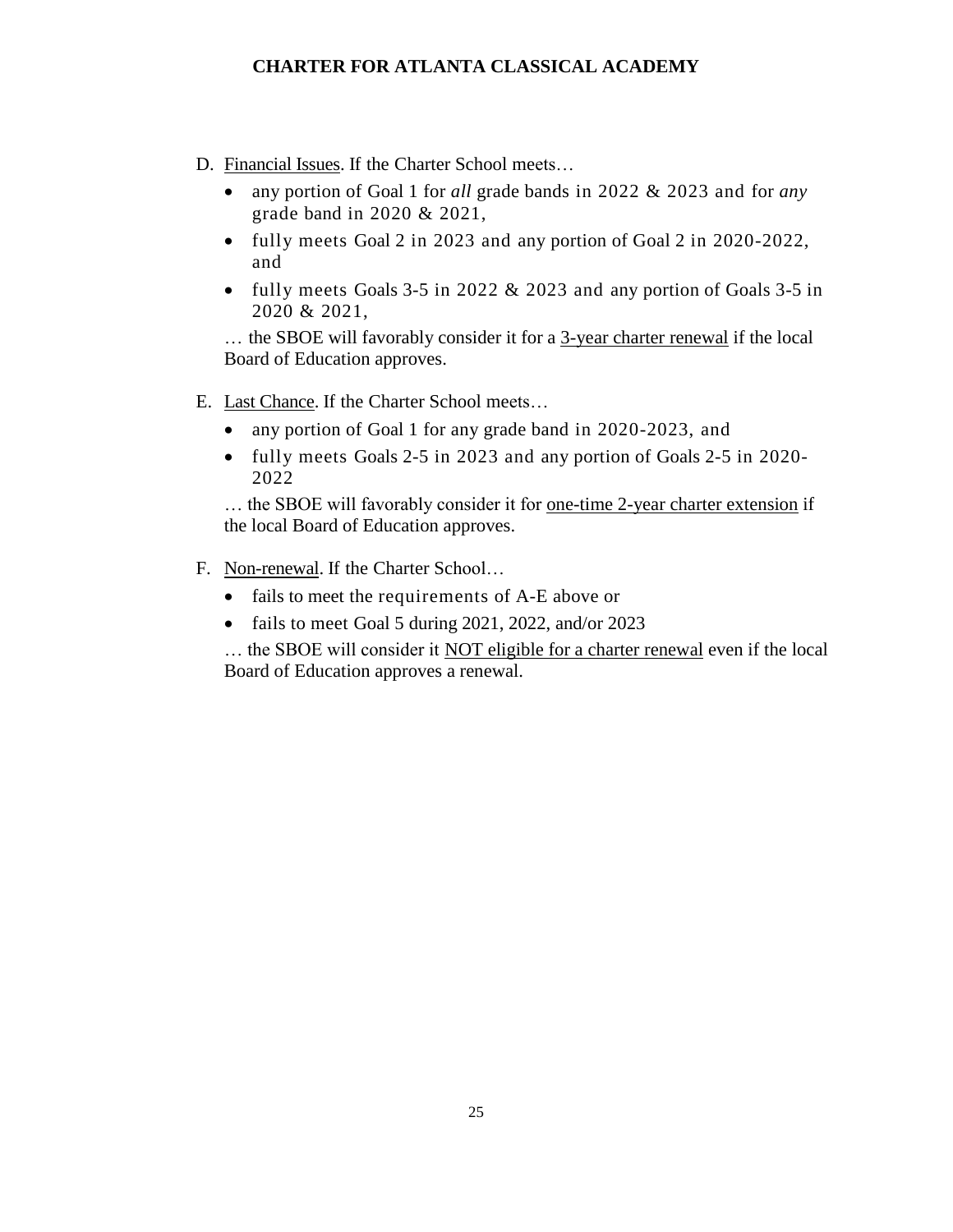# **Appendix B – Locally-Approved Charter School Partner Roles & Responsibilities Chart**

| Locally-Approved Charter School Partners Roles and Responsibilities Chart                                                                                                                                                                                                 |                                                                     |                                                         |           |                                                                                       |                                                         |                                                   |                                                                                                                        |
|---------------------------------------------------------------------------------------------------------------------------------------------------------------------------------------------------------------------------------------------------------------------------|---------------------------------------------------------------------|---------------------------------------------------------|-----------|---------------------------------------------------------------------------------------|---------------------------------------------------------|---------------------------------------------------|------------------------------------------------------------------------------------------------------------------------|
| <b>Personnel Decisions</b>                                                                                                                                                                                                                                                | <b>Charter School</b><br><b>Nonprofit</b><br><b>Governing Board</b> | <b>Charter School Local School</b><br><b>Management</b> | District* | Post-<br><b>Secondary</b><br><b>Education</b><br><b>Partner(s)</b><br>(if applicable) | <b>Business</b><br>Partner(s)<br>(if applicable)        | <b>Community</b><br>Partner(s)<br>(if applicable) | <b>Notes</b>                                                                                                           |
| Select, retain, transfer, promote, demote, and/or terminate the principal or<br>school leader                                                                                                                                                                             | v                                                                   |                                                         |           |                                                                                       |                                                         |                                                   |                                                                                                                        |
| Evaluate the principal or school leader (LKES)                                                                                                                                                                                                                            | $\checkmark$                                                        |                                                         |           |                                                                                       |                                                         |                                                   |                                                                                                                        |
| Select, retain, transfer, promote, demote, and/or terminate faculty and all other<br>staff                                                                                                                                                                                |                                                                     | ر                                                       |           |                                                                                       |                                                         |                                                   |                                                                                                                        |
| Evaluate the teachers (TKES) and all other staff                                                                                                                                                                                                                          |                                                                     | $\overline{\mathscr{L}}$                                |           |                                                                                       |                                                         |                                                   |                                                                                                                        |
| Determine whether teacher certification will be required<br>Plan professional development for staff                                                                                                                                                                       | $\checkmark$                                                        | v<br>$\checkmark$                                       |           |                                                                                       |                                                         |                                                   |                                                                                                                        |
|                                                                                                                                                                                                                                                                           |                                                                     |                                                         |           |                                                                                       |                                                         |                                                   |                                                                                                                        |
| Financial Decisions and Resource Allocation                                                                                                                                                                                                                               | <b>Charter School</b><br><b>Nonprofit</b><br><b>Governing Board</b> | <b>Charter School Local School</b><br><b>Management</b> | District* | Post-<br><b>Secondary</b><br><b>Education</b><br><b>Partner(s)</b><br>(if applicable) | <b>Business</b><br><b>Partner(s)</b><br>(if applicable) | <b>Community</b><br>Partner(s)<br>(if applicable) | <b>Notes</b>                                                                                                           |
| Determine number and type of personnel positions budgeted, including<br>qualifications, roles, and job descriptions                                                                                                                                                       | ✓                                                                   | V                                                       |           |                                                                                       |                                                         |                                                   |                                                                                                                        |
| Establish compensation model including salary ranges, bonus or performance-<br>based increases, supplements, and personal and professional leave, health,<br>dental, disability, and other benefit plans offered (other than TRS, which is<br>mandated) for all employees |                                                                     |                                                         |           |                                                                                       |                                                         |                                                   |                                                                                                                        |
| Set budget priorities with funds received that are aligned with school<br>improvement plan, including personnel, curriculum, supply, equipment,<br>maintenance, operations, and all other costs                                                                           |                                                                     | z                                                       |           |                                                                                       |                                                         |                                                   |                                                                                                                        |
| Ensure school receives all per-pupil and other funding to which it is entitled by<br>agreement with the local district (its fiscal agent)                                                                                                                                 |                                                                     |                                                         | v         |                                                                                       |                                                         |                                                   |                                                                                                                        |
| Raise additional funds through fundraising efforts                                                                                                                                                                                                                        | ⊽                                                                   | ⊽                                                       |           |                                                                                       |                                                         |                                                   |                                                                                                                        |
| Exercise discretion over expenditure for all state and local funds and, as                                                                                                                                                                                                |                                                                     |                                                         |           |                                                                                       |                                                         |                                                   |                                                                                                                        |
| permissible, federal funds<br>Final school budget approval                                                                                                                                                                                                                |                                                                     |                                                         |           |                                                                                       |                                                         |                                                   |                                                                                                                        |
| Establish financial policies and standard operating procedures                                                                                                                                                                                                            | ⊽                                                                   |                                                         |           |                                                                                       |                                                         |                                                   |                                                                                                                        |
| Maintain a reserve fund                                                                                                                                                                                                                                                   | $\checkmark$                                                        |                                                         |           |                                                                                       |                                                         |                                                   |                                                                                                                        |
| <b>Determine facility uses</b>                                                                                                                                                                                                                                            |                                                                     | V                                                       |           |                                                                                       |                                                         |                                                   | Principal develops space and<br>classroom use plan.                                                                    |
| Ensure sound fiscal management and monitor budget implementation                                                                                                                                                                                                          | $\checkmark$                                                        | V                                                       |           |                                                                                       |                                                         |                                                   |                                                                                                                        |
|                                                                                                                                                                                                                                                                           |                                                                     |                                                         |           |                                                                                       |                                                         |                                                   |                                                                                                                        |
| <b>Curriculum and Instruction</b>                                                                                                                                                                                                                                         | <b>Charter School</b><br><b>Nonprofit</b><br><b>Governing Board</b> | <b>Charter School</b> Local School<br><b>Management</b> | District* | Post-<br><b>Secondary</b><br><b>Education</b><br><b>Partner(s)</b><br>(if applicable) | <b>Business</b><br><b>Partner(s)</b><br>(if applicable) | <b>Community</b><br>Partner(s)<br>(if applicable) | <b>Notes</b>                                                                                                           |
| Recommend/Adopt instructional delivery model                                                                                                                                                                                                                              | V                                                                   | V                                                       |           |                                                                                       |                                                         |                                                   |                                                                                                                        |
| Recommend/Adopt curriculum, including any changes in curriculum as needed to<br>improve student achievement                                                                                                                                                               | $\checkmark$                                                        |                                                         |           |                                                                                       |                                                         |                                                   |                                                                                                                        |
| Recommend/Adopt courses and programs to offer                                                                                                                                                                                                                             | v                                                                   | $\checkmark$                                            |           |                                                                                       |                                                         |                                                   |                                                                                                                        |
| Recommend/Adopt textbooks, technology, and instructional materials                                                                                                                                                                                                        | ✓                                                                   | $\checkmark$                                            |           |                                                                                       |                                                         |                                                   |                                                                                                                        |
| Recommend/Establish additional graduation requirements                                                                                                                                                                                                                    | v                                                                   | ✓                                                       |           |                                                                                       |                                                         |                                                   |                                                                                                                        |
| Recommend/Adopt course and credit requirements, including technology and<br>physical education skill requirements                                                                                                                                                         | v                                                                   |                                                         |           |                                                                                       |                                                         |                                                   |                                                                                                                        |
| Recommend/Adopt seat time requirements                                                                                                                                                                                                                                    | v<br>V                                                              | $\checkmark$<br>✓                                       |           |                                                                                       |                                                         |                                                   |                                                                                                                        |
| Recommend/Adopt opportunities for student acceleration/remediation<br>Create or modify Career Pathway curricula                                                                                                                                                           | v                                                                   |                                                         |           |                                                                                       |                                                         |                                                   | Such a change would be a decision<br>of the board, authorizers.                                                        |
| Choose dual enrollment options                                                                                                                                                                                                                                            | V                                                                   | V                                                       |           |                                                                                       |                                                         |                                                   |                                                                                                                        |
| Choose credit recovery options                                                                                                                                                                                                                                            | v                                                                   | $\checkmark$                                            |           |                                                                                       |                                                         |                                                   |                                                                                                                        |
| Utilize online learning platforms (e.g., Georgia Virtual School)                                                                                                                                                                                                          | V                                                                   |                                                         |           |                                                                                       |                                                         |                                                   | <b>Would represent a significant</b><br>change in our academic model.<br>and would therefore require board<br>approval |
| Establish additional mastery level requirements for performance                                                                                                                                                                                                           | ⊽                                                                   | ⊽                                                       |           |                                                                                       |                                                         |                                                   |                                                                                                                        |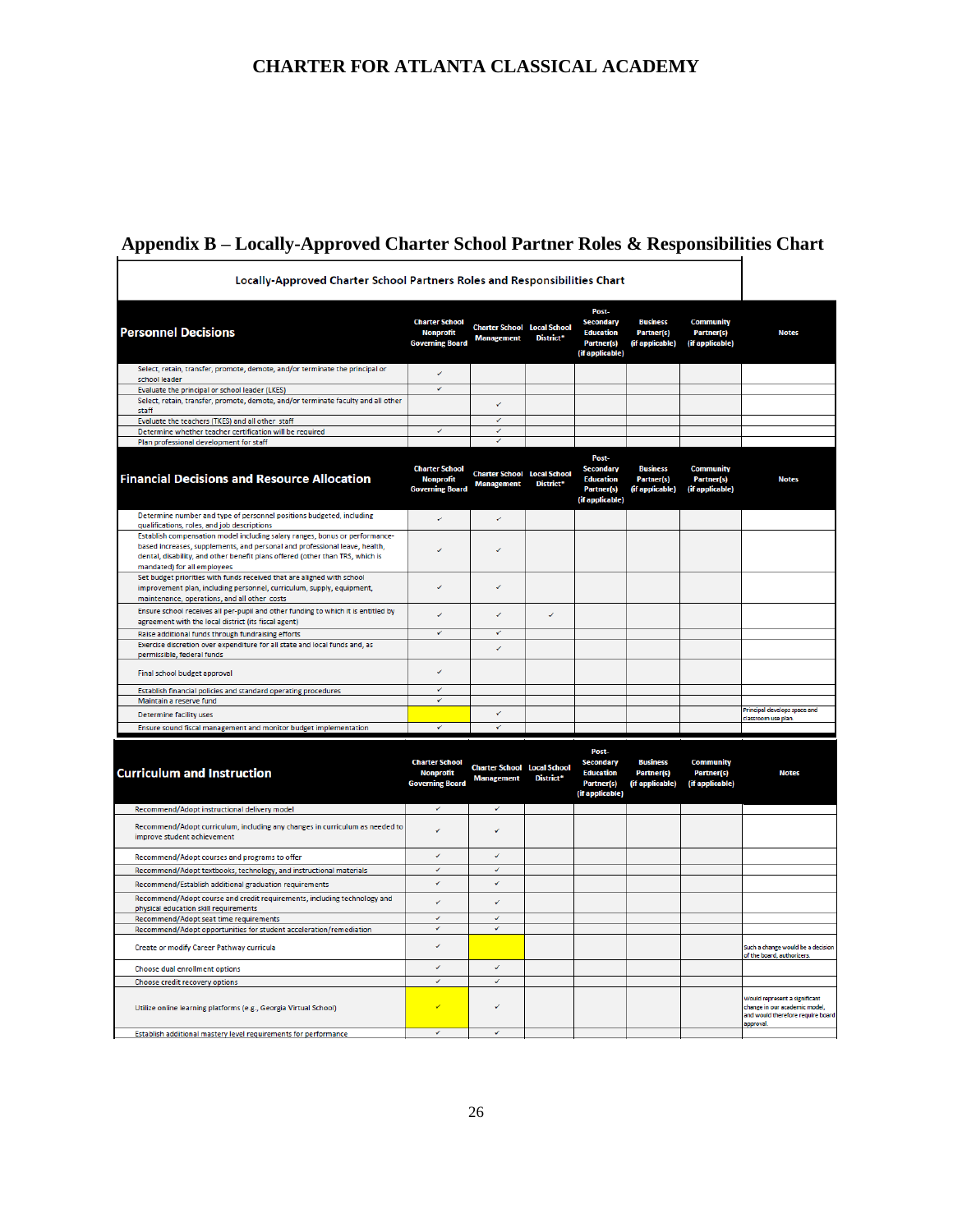| Locally-Approved Charter School Partners Roles and Responsibilities Chart                                                                                                            |                                                                     |                                                         |           |                                                                                       |                                                         |                                                          |              |
|--------------------------------------------------------------------------------------------------------------------------------------------------------------------------------------|---------------------------------------------------------------------|---------------------------------------------------------|-----------|---------------------------------------------------------------------------------------|---------------------------------------------------------|----------------------------------------------------------|--------------|
| Select additional formative and/or summative assessments to determine student<br>levels of mastery and growth                                                                        |                                                                     | ر                                                       |           |                                                                                       |                                                         |                                                          |              |
| <b>Curriculum and Instruction (continued)</b>                                                                                                                                        | <b>Charter School</b><br><b>Nonprofit</b><br><b>Governing Board</b> | <b>Charter School Local School</b><br><b>Management</b> | District* | Post-<br><b>Secondary</b><br><b>Education</b><br>Partner(s)<br>(if applicable)        | <b>Business</b><br>Partner(s)<br>(if applicable)        | <b>Community</b><br>Partner(s)<br>(if applicable)        | <b>Notes</b> |
| Establish delivery model, scheduling, staffing, and supplemental services for<br>English Learner (EL), special education (SPED), gifted, and remedial programs                       | V                                                                   | ✓                                                       |           |                                                                                       |                                                         |                                                          |              |
| Establish curriculum maps, pacing charts, and methods for monitoring the<br>curriculum                                                                                               |                                                                     | ✓                                                       |           |                                                                                       |                                                         |                                                          |              |
| Establish lesson plan requirements for teachers                                                                                                                                      |                                                                     | ✓                                                       |           |                                                                                       |                                                         |                                                          |              |
| Establish placement and promotion criteria<br>Set grading and reporting policies, plans, process, schedules, and formats                                                             | ✓<br>$\checkmark$                                                   | ✓                                                       |           |                                                                                       |                                                         |                                                          |              |
|                                                                                                                                                                                      |                                                                     |                                                         |           |                                                                                       |                                                         |                                                          |              |
| <b>Establishing and Monitoring the Achievement of</b><br><b>School Improvement Goals</b>                                                                                             | <b>Charter School</b><br><b>Nonprofit</b><br><b>Governing Board</b> | <b>Charter School Local School</b><br><b>Management</b> | District* | Post-<br><b>Secondary</b><br><b>Education</b><br><b>Partner(s)</b><br>(if applicable) | <b>Business</b><br><b>Partner(s)</b><br>(if applicable) | <b>Community</b><br><b>Partner(s)</b><br>(if applicable) | <b>Notes</b> |
| Complete self-assessment based on Georgia School Performance Standards                                                                                                               |                                                                     | ✓                                                       |           |                                                                                       |                                                         |                                                          |              |
| Develop actions, strategies, and interventions with faculty and staff (i.e., school<br>improvement plan)                                                                             | ✓                                                                   |                                                         |           |                                                                                       |                                                         |                                                          |              |
| Set a timeline for implementing school improvement timeline<br>Set a budget for implementing school improvement timeline                                                             | $\checkmark$                                                        | ✓                                                       |           |                                                                                       |                                                         |                                                          |              |
| Recommend/Approve school improvement plan and provide oversight of its<br>implementation                                                                                             | v                                                                   | v                                                       |           |                                                                                       |                                                         |                                                          |              |
| Hold principal or school leader accountable for school improvement plan<br>implementation and timeline                                                                               |                                                                     |                                                         |           |                                                                                       |                                                         |                                                          |              |
| Hold faculty and staff accountable for school improvement plan implementation<br>and timeline                                                                                        |                                                                     | V                                                       |           |                                                                                       |                                                         |                                                          |              |
| Evaluate success of school improvement plan and recommend/make revisions as<br>needed                                                                                                | v                                                                   | ✓                                                       |           |                                                                                       |                                                         |                                                          |              |
| Regularly communicate student and school performance data to all stakeholders                                                                                                        |                                                                     | J.                                                      |           |                                                                                       |                                                         |                                                          |              |
|                                                                                                                                                                                      |                                                                     |                                                         |           | Post-                                                                                 |                                                         |                                                          |              |
| <b>School Operations</b>                                                                                                                                                             | <b>Charter School</b><br><b>Nonprofit</b><br><b>Governing Board</b> | <b>Charter School Local School</b><br><b>Management</b> | District* | <b>Secondary</b><br><b>Education</b><br><b>Partner(s)</b><br>(if applicable)          | <b>Business</b><br><b>Partner(s)</b><br>(if applicable) | <b>Community</b><br><b>Partner(s)</b><br>(if applicable) | <b>Notes</b> |
| Provide input into school operations that are consistent with school<br>improvement and charter goals, including establishing human resources policies,<br>procedures, and handbooks | v                                                                   | v                                                       |           |                                                                                       |                                                         |                                                          |              |
| Establish work schedules of faculty and staff (e.g., hours per day, days per year,<br>calendars)                                                                                     |                                                                     | ✓                                                       |           |                                                                                       |                                                         |                                                          |              |
| Establish experience, training, and other matters related to substitute teachers                                                                                                     |                                                                     | Ž                                                       |           |                                                                                       |                                                         |                                                          |              |
| Recommend/Set school daily, weekly, and annual school calendar and class<br>schedules, including length of school year, holidays, early release days, etc.                           |                                                                     |                                                         |           |                                                                                       |                                                         |                                                          |              |
| Recommend/Approve professional development vendors and resources                                                                                                                     | ✓                                                                   | ⊽<br>$\checkmark$                                       |           |                                                                                       |                                                         |                                                          |              |
| Manage day-to-day human resources<br>HR processing, including employment contracts and benefits administration                                                                       |                                                                     | ✓                                                       |           |                                                                                       |                                                         |                                                          |              |
| Recommend/Select co-curricular and extracurricular activities                                                                                                                        | ر                                                                   | ✓                                                       |           |                                                                                       |                                                         |                                                          |              |
| Establish after-school and Saturday programs as needed                                                                                                                               | V                                                                   |                                                         |           |                                                                                       |                                                         |                                                          |              |
| Set enrichment and/or advisory periods as needed                                                                                                                                     |                                                                     | ✓<br>✓                                                  |           |                                                                                       |                                                         |                                                          |              |
| Establish field trips, including locations and date                                                                                                                                  | ✓                                                                   | ✓                                                       |           |                                                                                       |                                                         |                                                          |              |
| Set class size and student-teacher ratios<br>Set staff-to-student ratios for non-class times (e.g., lunch, recess, specials,<br>transitions)                                         | v                                                                   | v                                                       |           |                                                                                       |                                                         |                                                          |              |
| Establish school partnerships for school growth                                                                                                                                      | ✓                                                                   | ✓                                                       |           |                                                                                       |                                                         |                                                          |              |
| Develop communications strategies, including stakeholder surveys, parent<br>involvement, volunteer support                                                                           | ✓                                                                   | ✓                                                       |           |                                                                                       |                                                         |                                                          |              |
| Select/Approve vendors aligned with school needs                                                                                                                                     | ✓                                                                   | $\checkmark$                                            |           |                                                                                       |                                                         |                                                          |              |
| Manage transportation decisions, including authority to contract for<br>transportation service                                                                                       | ✓                                                                   | v                                                       |           |                                                                                       |                                                         |                                                          |              |